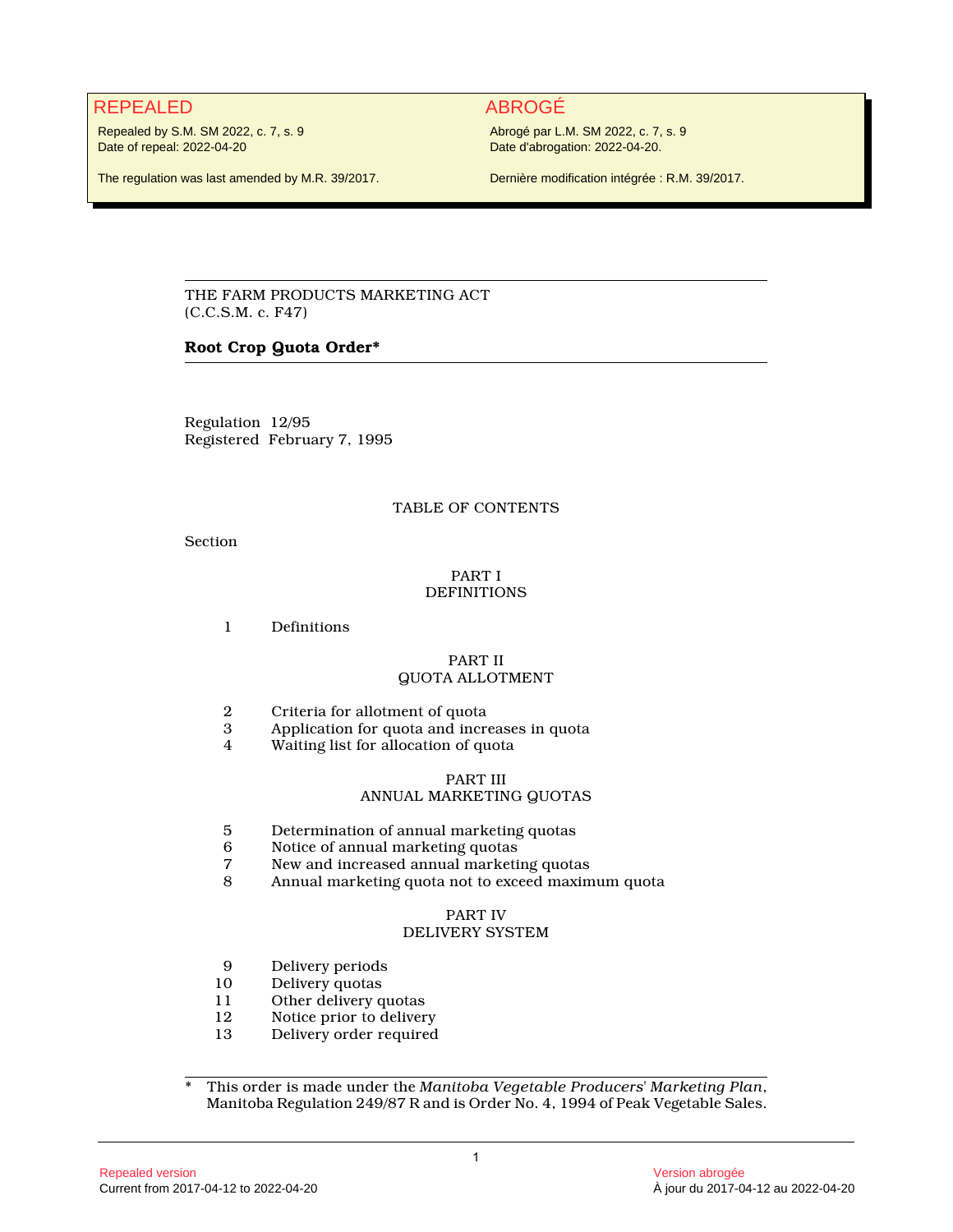- 14 Deletion from delivery order list<br>15 Discontinuing deliveries re inferi
- 15 Discontinuing deliveries re inferior quality<br>16 Resumption of accepting delivery orders
- Resumption of accepting delivery orders
- 17 Pro-rating of root crop deliveries
- 18 Non-quota delivery period and open delivery perio d
- 19 Termination of non-quota or open delivery period
- 20 Non-quota deliveries not counted as annual marketing quota
- Surplus to quota deliveries

#### PART V

#### REDUCTION OR CANCELLATION OF ANNUAL MARKETING QUOTA S

- 22 Force majeure and stand downs<br>23 Reduction of annual marketing c
- 23 Reduction of annual marketing quotas for undermarketings
- 24 Cancellation of annual marketing quotas<br>25 Other reduction or cancellation of annual
- Other reduction or cancellation of annual marketing quotas

### PART VI

### OTHER REDUCTION OR CANCELLATION OF QUOTA

- 26 Cancellation of quotas on death, winding up, etc.<br>27 Cancellation of quotas on cancellation of registrat
- 27 Cancellation of quotas on cancellation of registration
- Other reduction or cancellation of quota

# PART VII

# OWNERSHIP OF QUOTAS

- 29 Quotas belong to board<br>30 Quota non-transferable
- 30 Quota non-transferable by producer

# PART VIII

# MARKETING PROHIBITIONS

- 31 No marketings without a quota
- Retirement and annual root crop quota reallocation system payments non-transferable
- 32 No marketings in excess of annual marketing quota
- 33 No marketings in excess of delivery quota

#### PART IX GENERAL

- 34 Unacceptable quality
- 35 Effect of sharing<br>36 Acquisitions of it
- 36 Acquisitions of interests in excess of maximum quota prohibited
- 37 Exception for financial assistance to children
- 38 Step-transactions prohibited

#### PART X

#### CHANGES IN BENEFICIAL OWNERSHIP OF REGISTERED PRODUCERS

- 39 Special definitions<br>40 Transfers by a sub-
- 40 Transfers by a substantial holder<br>41 Grounds for non-waiver re transfe
- 41 Grounds for non-waiver re transfer<br>42 Bankruptev or receivership of a con
- Bankruptcy or receivership of a controlling party
- 43 False or misleading information re transfers
- Reduction of requirements re certain transfers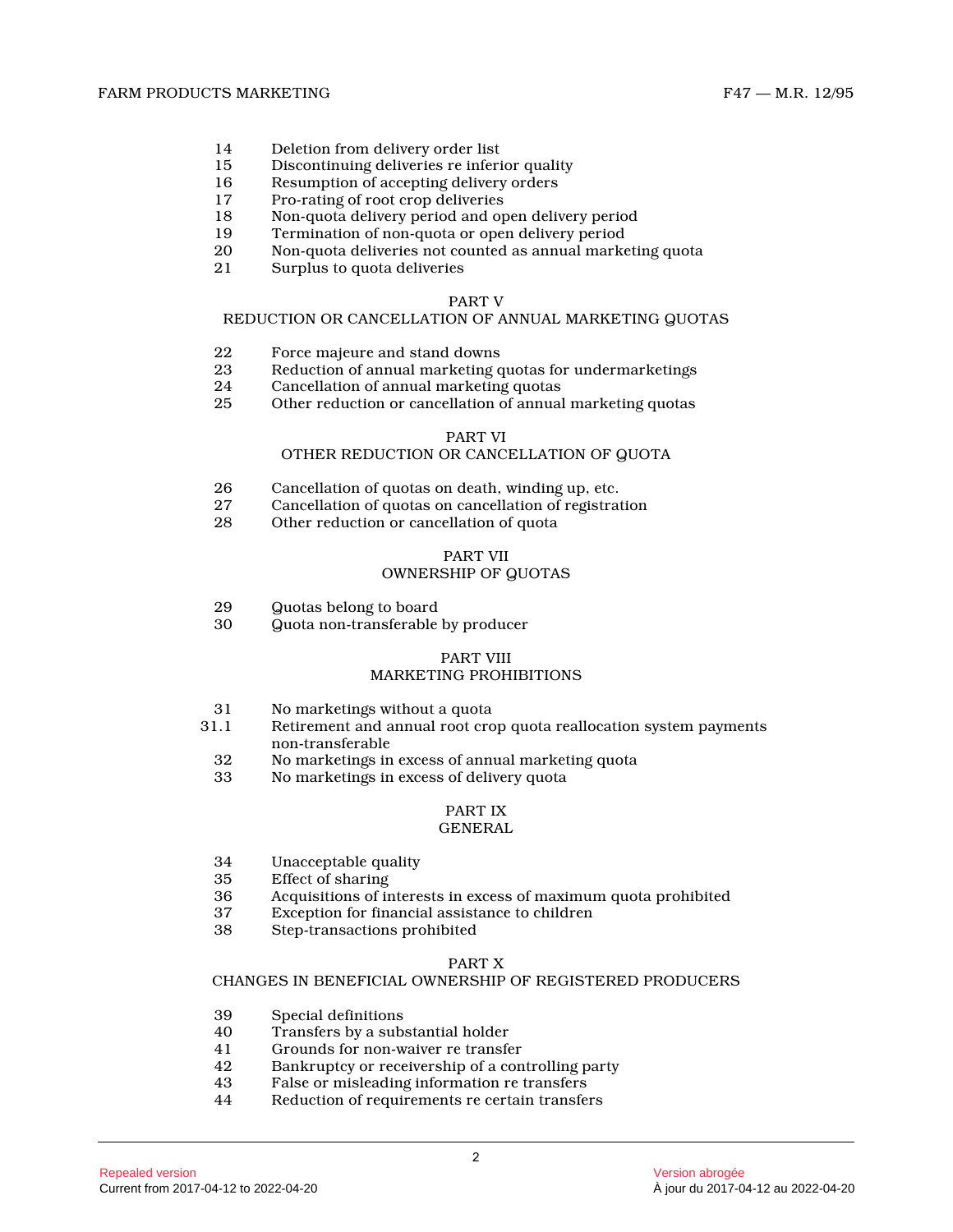#### PART XI

#### ASSOCIATION OF REGISTERED PRODUCERS

- 45 Deemed association
- 46 Association of registered producers<br>47 Grounds for non-waiver re associati
- 47 Grounds for non-waiver re association<br>48 False or misleading information re asso
- False or misleading information re association

#### PART XII

#### RE-ALLOTMENT OF ANNUAL MARKETING QUOTA

- 49 Complete farm sales<br>50 Lease of complete far
- Lease of complete farm
- 51 Bankruptcy or receivership of a registered producer<br>52 Re-allotment of quota and dispensing with financia
- 52 Re-allotment of quota and dispensing with financial information on death, disability, or retirement
- 53 Re-allotment of quota and dispensing with financial information on establishment of family partnership
- 54 Re-allotment of quota and dispensing with financial information on establishment of a corporation
- 55 Partial and complete re-allotment of quota to related persons
- 56 Re-allotment and maximum quota

#### PART XII.1

#### RETIREMENT AND ANNUAL ROOT CROP QUOTA REALLOCATION SYSTEM

- 56.1 Reallotment under system<br>56.2 Acceptance of applications
- Acceptance of applications discretionary

# PART XIII

# QUOTA AND CERTIFIED LAND

- 57 Guota to be allotted for certified land<br>58 No application for change of land or b
- 58 No application for change of land or buildings for five years<br>59 Exception from 5 year moratorium on applications
- 59 Exception from 5 year moratorium on applications
- Examination of certified land, storage facilities and inventory

#### PART XIV

#### THE PLAN AND NON-APPLICATION

- 61 Non-application re direct consumer sales<br>62 Non-application re root crops of small root
- Non-application re root crops of small root crop producer
- 63 Repealed
- Direct pricing sales
- 65 Exemptions re onions
- Non-application re rutabagas and certain onions
- 66.1 Non-application re bunched carrots
- 67 Further non-application
- 68 Repeal

#### SCHEDULE Repealed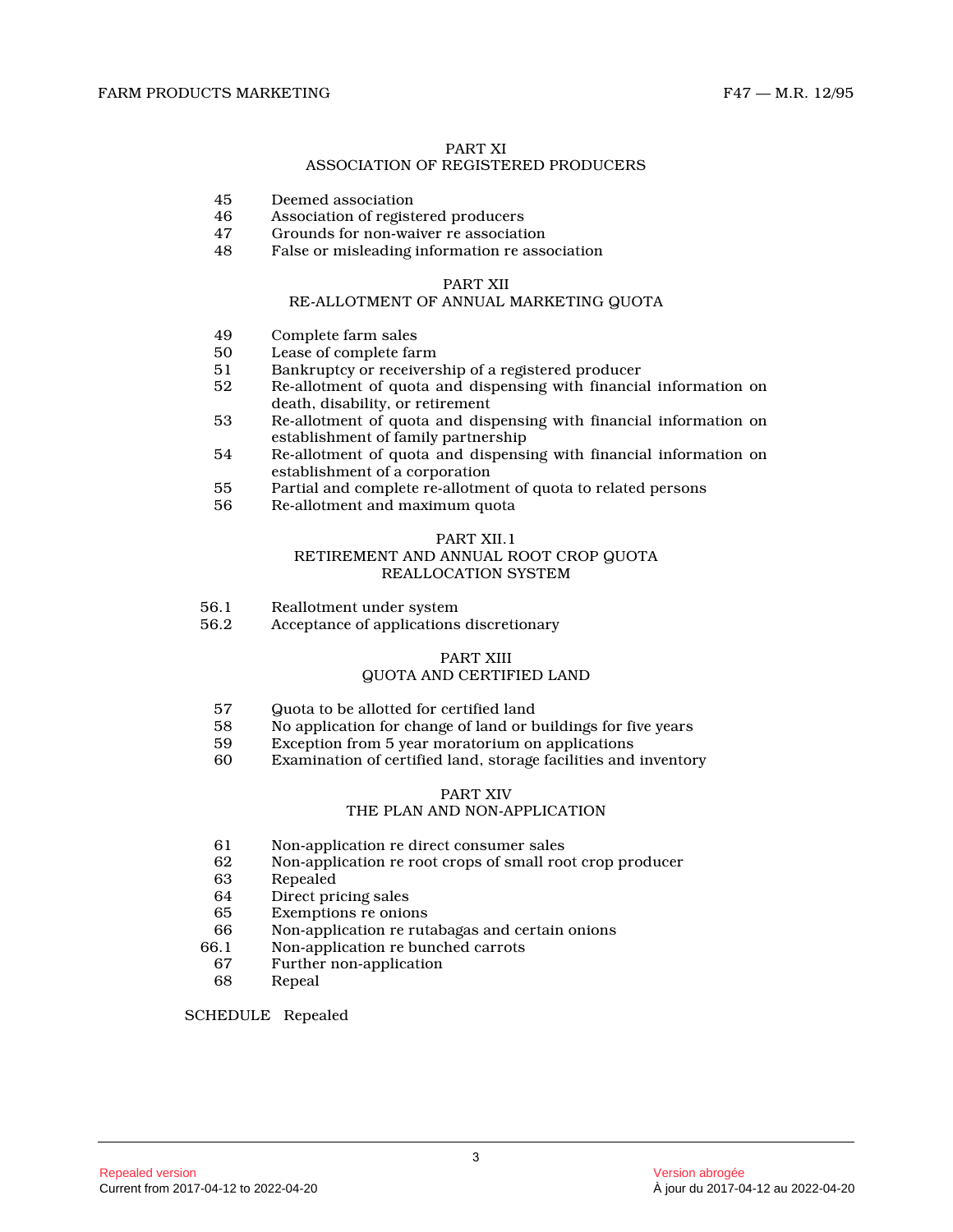#### PART I

#### **DEFINITIONS**

#### **Definitions**

**1** In this Order

**"annual marketing quota"** means the number of common units of a type of root crop that a registered producer is authorized to market during a crop year;

**"bunched carrots"** means a group of 4 to 12 carrots with green foliage attached;

**"common unit"** means in respect of

- (a) carrots 50 pounds,
- (b) parsnips 20 pounds,
- (c) Spanish-type onions 50 pounds, and
- (d) cooking onions 50 pounds;

**"consumer"** means an individual who purchases a regulated product for preparation and consumption by that individual and by members of that individual's immediate family;

**"crop year"** for each type of root crop means a period of time commencing July 1st in any calendar year and terminating when all root crops of that type grown and harvested in that calendar year by registered producers have been marketed;

**"delivery period"** for a type of root crop means a portion of a crop year during which each registered producer shall be entitled to market a portion of the annual marketing quota allotted to that producer for that type of root crop, provided that such producer has complied with notification procedures of the Board and has suitable root crop available for delivery;

**"delivery quota"** for a type of root crop means the amount of root crop of that type that a registered producer is entitled to market during a delivery period;

**"maximum quota"** means in respect of

- (a) carrots  $-140,000$  common units,
- (b) parsnips 35,000 common units,
- (c) Spanish-type onions 60,000 common units, and
- (d) cooking onions 80,000 common units;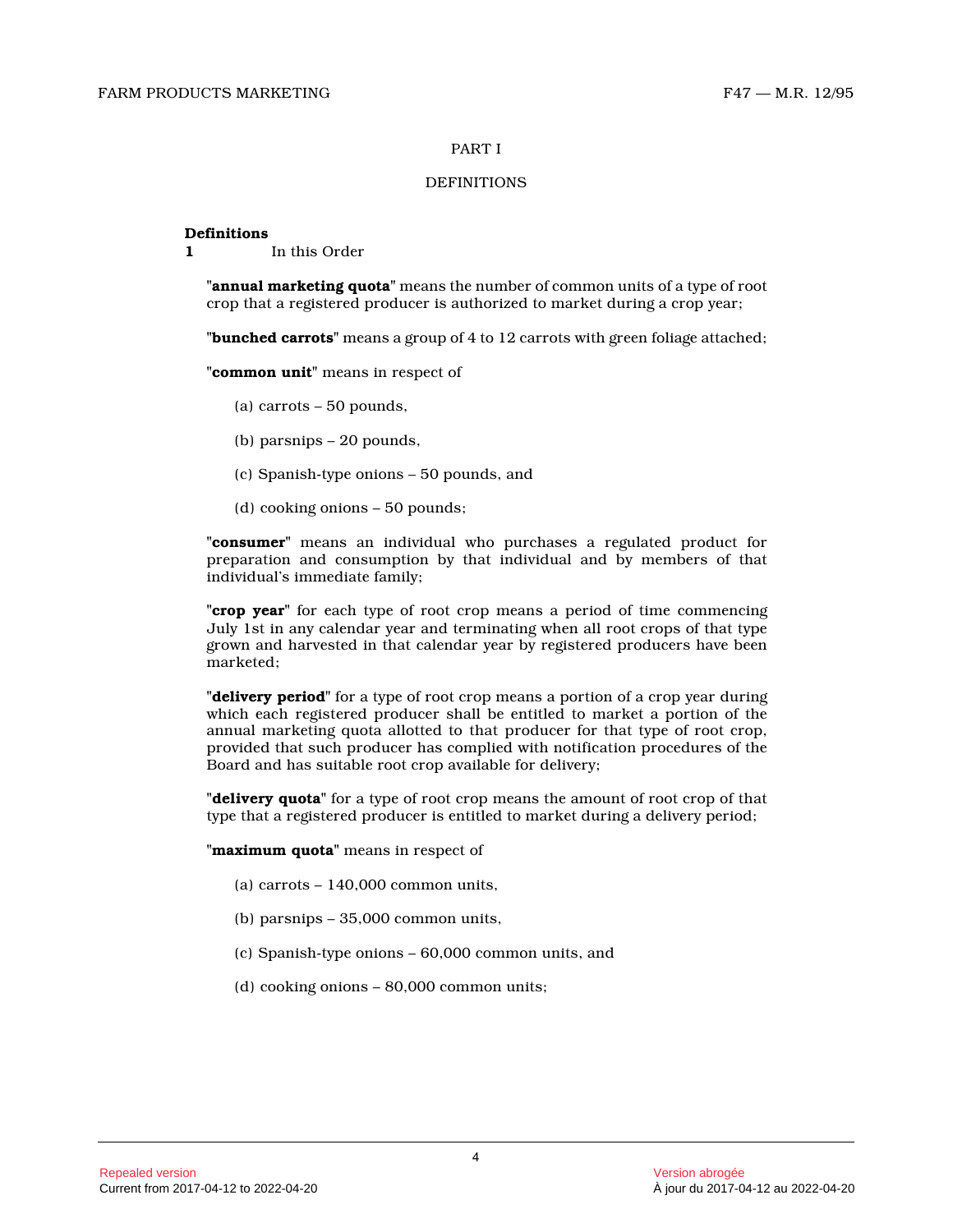#### **"minimum annual marketing quota"** means in respect of

- (a) carrots  $-14,000$  common units,
- (b) parsnips 3,500 common units,
- (c) Spanish-type onions 6,000 common units, and
- (d) cooking onions 8,000 common units;

**"non-quota delivery period"** for a type of root crop means a period of time whe n this Board is unable to meet the market demand for root crops of a type from the marketings available from producers within their delivery quotas, during which period of time registered producers who are actively marketing root crops of that type to this Board immediately prior to the commencement of such non-quota delivery period (or who have recently advised the Board of their willingness to market root crops of that type) will be invited to market a quantity of root crops of that type up to a specified amount (which marketings will not be counted as part of a producer's annual marketing quota or delivery quota for that type), in order that this Board might meet the market demand for root crops of that type during that period of time;

**"open delivery period"** for a type of root crop means a portion of a delivery period during which time each registered producer may market to this Board a portion of that producer's root crops of that type in excess of that producer's delivery quota for that type, in order that this Board might meet the market demand for root crops of that type;

**"open quota"** means that portion of the annual marketing quota allotted to a producer which may be marketed during an open delivery period;

**"registered producer"** means a registered root crop producer;

**"retirement and annual root crop quota reallocation system"** means the retirement and annual root crop quota reallocation system approved by the Board on December 18, 2014;

**"root crops"** includes the following:

- (a) carrots,
- (b) parsnips,
- (c) onions;

#### **"type"** or **"type of root crop"** means

- (a) carrots, or
- (b) parsnips.

M.R. 79/2016; 85/2016; 110/2016; 39/2017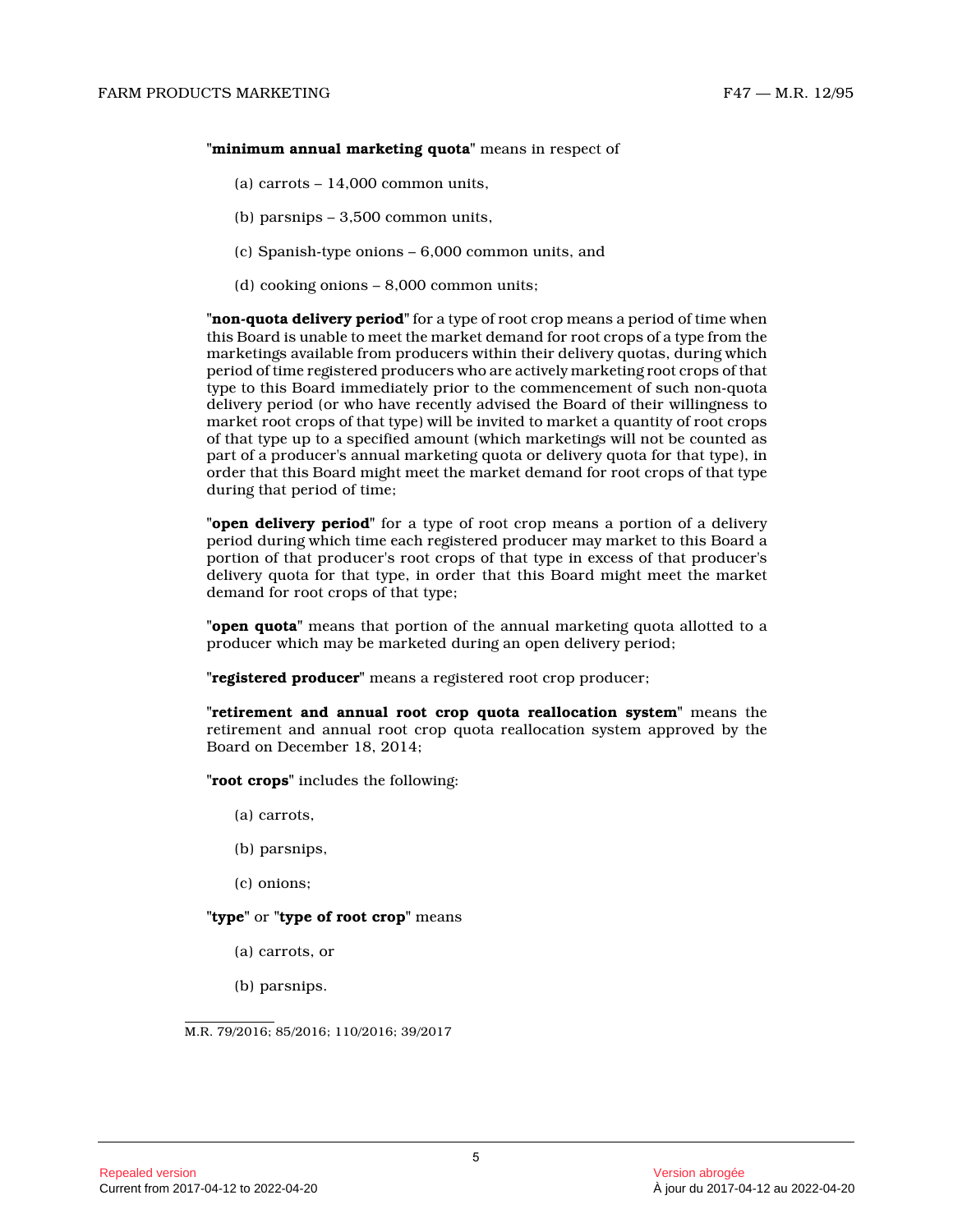#### PART II

#### QUOTA ALLOTMENT

#### **Criteria for allotment of quota**

**2** Each applicant for the allotment of a quota must be the registered owner or the sole operator of land and equipment on which all root crops harvested by such person are grown.

#### **Application for quota and increases in quota**

**3(1)** Any registered producer wishing to engage in the marketing of a type of root crop shall make application to the Board for the allotment of a quota for each type of root crop such producer wishes to grow or harvest. Every application shall be in writing in a form prescribed by the Board and must be signed by the applicant and forwarded to the head office of the Board.

**3(2)** Any registered producer wishing an increase in an annual root crop quota for a type of root crop shall make application to this Board for such an increase. Each application shall be in writing and shall be in a form prescribed by this Board and must be signed by the applicant and forwarded to the head office of this Board between December 1 and December 31st in each year. Subject to the applicant meeting any criteria established by this Board, the applicant's name shall be placed on the appropriate waiting list of this Board for an increase in such quota for the following crop year. Once quotas have been established for that type of root crop for that crop year, such waiting list shall be cancelled.

M.R. 131/95

#### **Waiting list for allocation of quota**

**4** Any individual wishing to engage in the marketing of a type of root crop shall make application to the Board for the allotment of an annual marketing quota for that type. Each application shall be in writing in a form prescribed by the Board and must be signed by the applicant and forwarded to the head office of this Board. Subject to the applicant meeting any criteria established by the Board, the applicant's name shall be placed on a waiting list of the Board for the allocation of an annual marketing quota of that type.

Any waiting list shall be effective for the period beginning January 1st of one year and terminating February 28th of that year (the "Allocation Period"). Applications to be placed on a waiting list will be accepted between December 1st and December 31st in the preceding year (the "Application Period"). Following December 31st of each year the Board will conduct a draw from the applications received during the Application Period to determine the order in which such applications will be placed on the waiting list for the Allocation Period. At the end of each Allocation Period the waiting list shall be cancelled and a new waiting list shall be established.

M.R. 84/95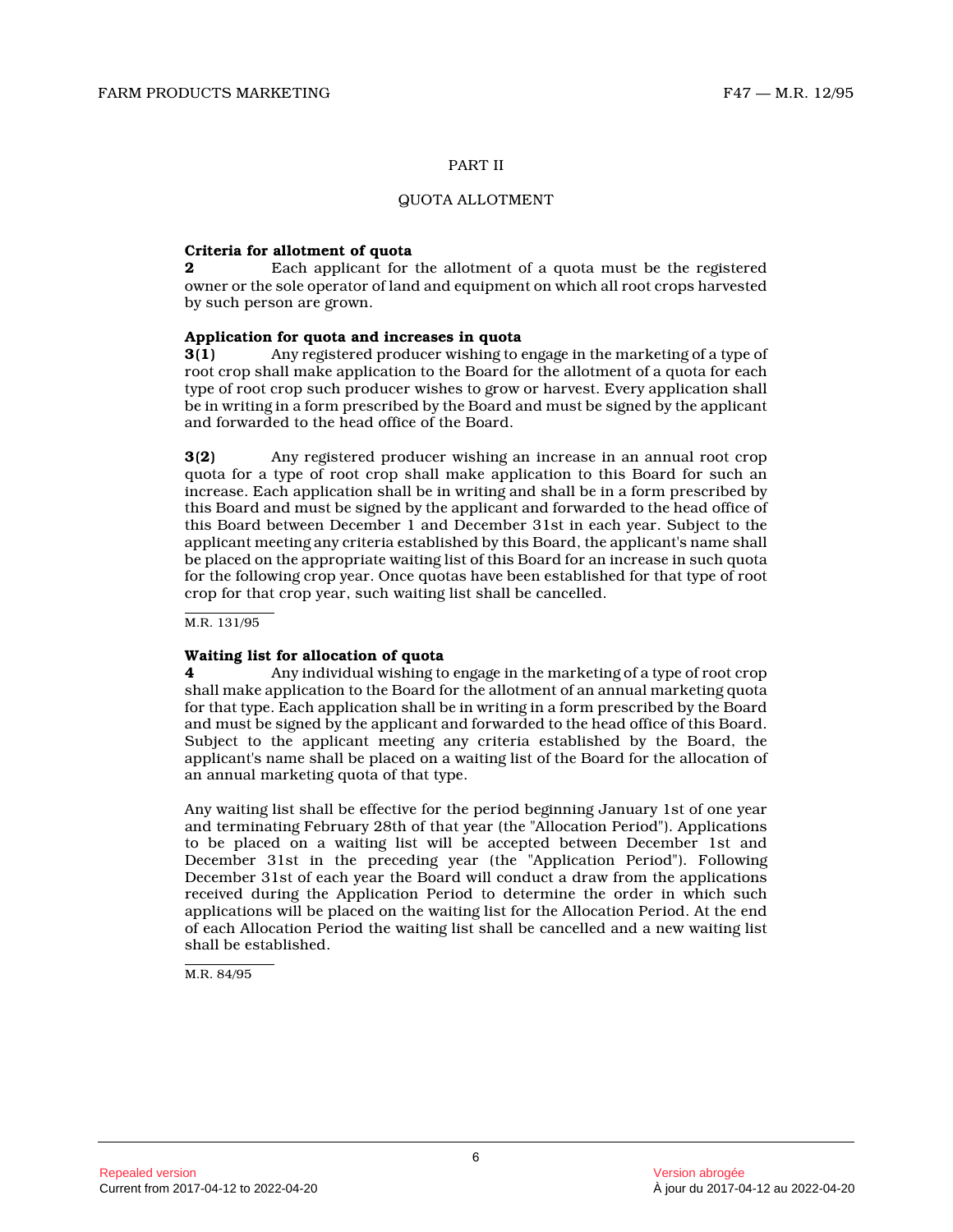#### PART III

#### ANNUAL MARKETING QUOTAS

#### **Determination of annual marketing quotas**

**5** Subject to the provisions of the Plan, the Regulations and this Order, the annual marketing quota for each type of root crop allotted to a registered producer shall be equal to the annual marketing quota for that type of root crop allotted to such producer in the preceding crop year.

#### **Notice of annual marketing quotas**

**6** The Board will advise each registered producer of the annual marketing quota(s) allotted to that producer on or about March 1st in each year and will advise that producer of any changes in such quotas from time to time.

M.R. 84/95

#### **New and increased annual marketing quotas**

**7** Before March 1 in each year, the Board will analyze the potential production for each type of root crop by registered producers and the potential markets available for Manitoba produced root crops of each type. If after allowing for possible yield variations, the Board expects that the aggregate potential production in Manitoba for a type of root crop will not meet potential markets available for the type of root crop (in this section referred to as the "shortfall"), the Board may allot additional annual marketing quotas for the type of root crop equal to the shortfall in accordance with the following rules:

- 1. Approximately 1/3 of the shortfall is to be allocated to applicants who have not previously been allotted an annual marketing quota for the type of root crop and have applied for registration and an annual marketing quota for that type. For this purpose, annual marketing quotas are to be allotted to applicants who have met all of the criteria of the Board in the order of priority determined in accordance with section 4. No person may be allotted an annual marketing quota under this provision in excess of minimum annual marketing quota for that type of root crop.
- 2. Approximately 1/3 of the shortfall is to be allocated by increasing the annual marketing quota for the type of root crop of each registered producer who has been allotted an annual marketing quota for the type that is less than the average marketing quota of registered producers of the type if

(a) the producer has applied for an increase in the producer's annual marketing quota; and

(b) the Board is satisfied that the producer has or will have marketed an amount of root crop of that type during the current crop year equal to 90% of the annual marketing quota allotted to the producer for that type;

to bring each producer meeting the criteria of this rule up to a level where the annual marketing quota allotted to the producer is equal to the average size of annual marketing quota issued for that type of root crop (catastrophes excepted).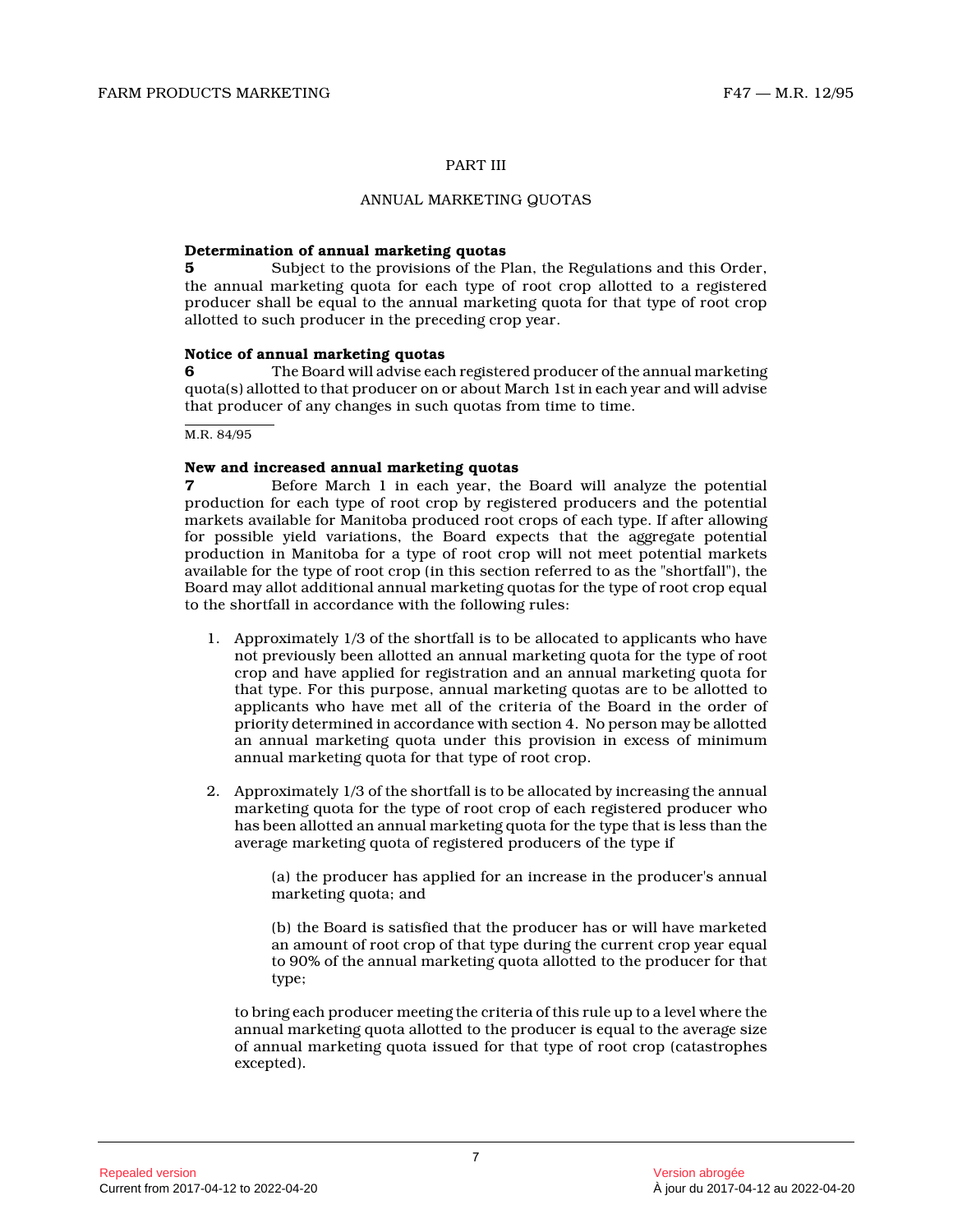3. The balance of the shortfall is to be allocated as annual marketing quota equally among registered producers who marketed root crops of that type in the previous crop year and applied for increases in the annual marketing quotas allotted to them. No producer may be allotted an increase in an annual marketing quota under this rule unless the Board is satisfied that the producer has marketed or will be able to market an amount of root crop of that type equal to at least 90% of the annual marketing quota allotted to the producer for that type during the current crop year (catastrophes excepted).

M.R. 84/95; 79/2016; 85/2016

#### **Annual marketing quota not to exceed maximum quota**

**8** Notwithstanding anything set out in section 7, the aggregate annual marketing quota allotted to a registered producer shall not exceed maximum quota.

#### PART IV

#### DELIVERY SYSTEM

#### **Delivery periods**

**9** This Board shall from time to time establish the method by which the termination date for delivery periods will be fixed for each type of root crop. If a delivery period for a type of root crop does not coincide with the pool period for that type of root crop, the Board will attempt to ensure that each eligible registered producer has an opportunity to deliver a proportionate share of that producer's delivery quota in each pool period.

#### **Delivery quotas**

**10** Delivery quotas for each type of root crop (except pickling onions) are allotted to registered producers in accordance with the following rules:

- 1. A registered producer who has been allotted an annual marketing quota for a type of root crop of 8,000 common units or less for the type is to be allocated a delivery quota for the type for each delivery period equal to 1/7 of the annual marketing quota allocated to the producer for the type.
- 2. A registered producer who has been allotted an annual marketing quota for a type of root crop of more than 8,000 common units for the type is to be allocated a delivery quota for that type for each delivery period equal to 1,143 common units plus an amount equal to 1/9 of the annual marketing quota allocated to the producer for the type in excess of 8,000 common units.

M.R. 79/2016; 85/2016

#### **Other delivery quotas**

**11** Delivery quotas for pickling onions will be allotted to registered producers who have been allotted an annual marketing quota for pickling onions based upon the anticipated market demand for pickling onions during a delivery period, and the proportionate share that each producer's annual marketing quota for pickling onions bears to the total of all annual marketing quotas for pickling onions allotted by the Board.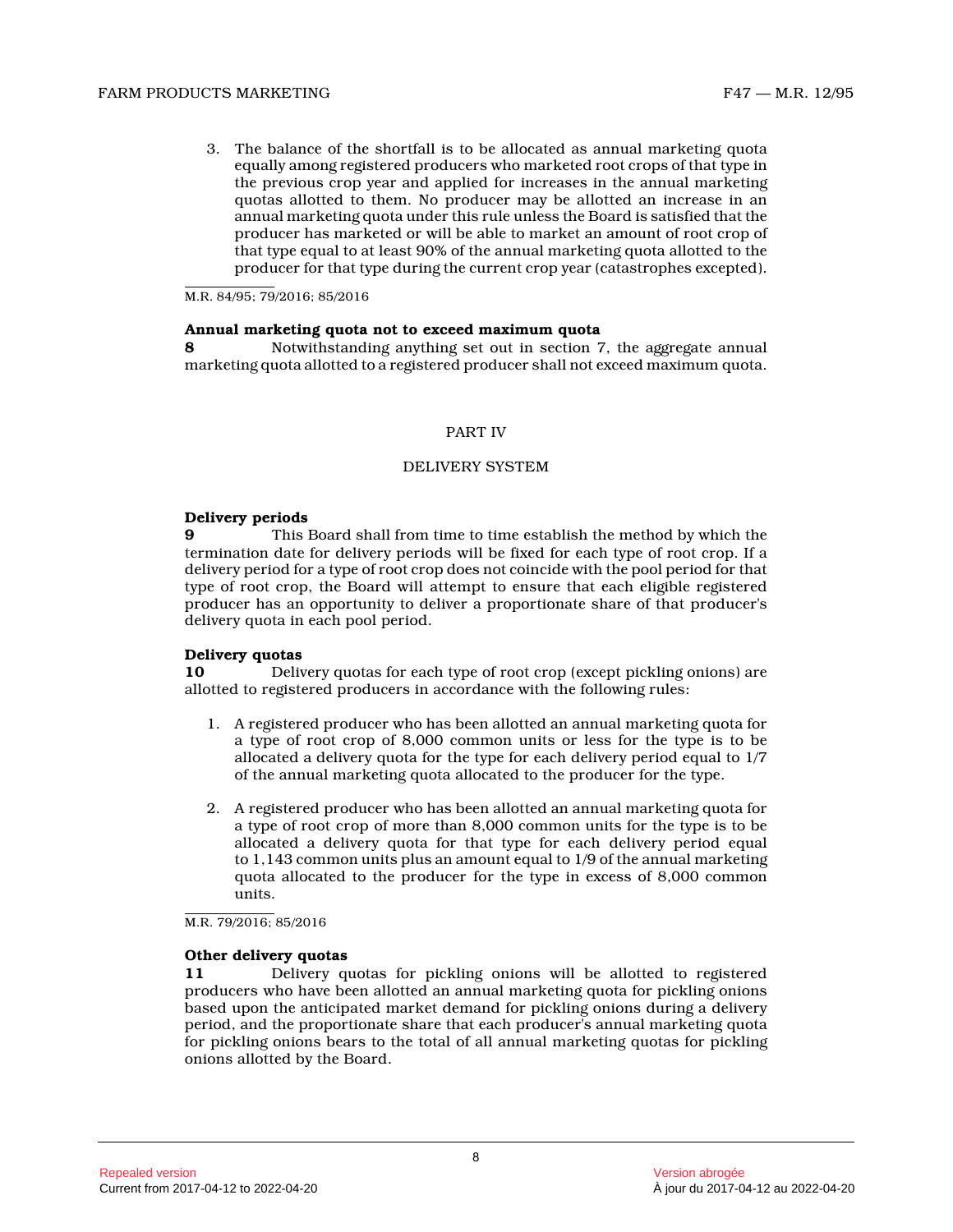#### **Notice prior to delivery**

**12** In each crop year each registered producer must give the Board at least 48 hours notice of that producer's desire to be placed on the delivery order list for each type of root crop and to commence deliveries for that type of root crop in that crop year. Satisfactory evidence of adequate size and maturity of each type of root crop shall be provided to the Board by the producer at the time of such notification.

#### **Delivery order required**

**13** Each registered producer must obtain a delivery order or delivery order number from the Board office before delivering root crop to the Board.

#### **Deletion from delivery order list**

**14** A registered producer will be removed from the current delivery order list for a type of root crop if that producer refuses or fails to fill a delivery order within a reasonable period of time after receiving 24 hours notice from the Board to deliver such type to the Board. No day in which the Board's plant is closed for business shall be included in determining the 24 hour period.

M.R. 131/95

#### **Discontinuing deliveries re inferior quality**

**15** A registered producer whose root crops, in the Board's opinion, do not meet market requirements due to breakdown or inferior quality will be required to discontinue deliveries and will be removed from the delivery order list until such time as that producer can satisfy this Board that such producer has root crops of that type of an acceptable quality. It is the responsibility of each producer to follow proper procedure and to exercise precautions to ensure that such producer's root crops meet market requirements. In cases where the Board has withheld issuing delivery quotas to a producer because of quality problems, the Board may, by resolution, permit the resulting loss of delivery quota to be recovered in future delivery periods.

#### **Resumption of accepting delivery orders**

**16** In the event that a registered producer is removed from a delivery order list for that type of root crop for any reason, such producer will not be placed on the delivery order list for that type of root crop until such producer has given the Board at least 48 hours advance notice of again wishing to commence deliveries and has provided the Board with satisfactory evidence that such producer is in a position to fill such delivery orders for that type of root crop. The onus of giving notice to this Board of such desire to resume delivery shall be upon the producer.

#### **Pro-rating of root crop deliveries**

**17** A registered producer wishing to start deliveries part way through any delivery period will be given that portion of that producer's delivery quota equal to the percentage of delivery quota producers generally have left to be delivered during that delivery period.

#### **Non-quota delivery period and open delivery period**

**18** Where, in the opinion of the Board, market demand makes it desirable to do so, a non-quota delivery period or open delivery period may be commenced by the Board for a specific grade, quality, or class of a type of root crop, without necessarily extending such period to other grades, qualities, classes or types of root crop.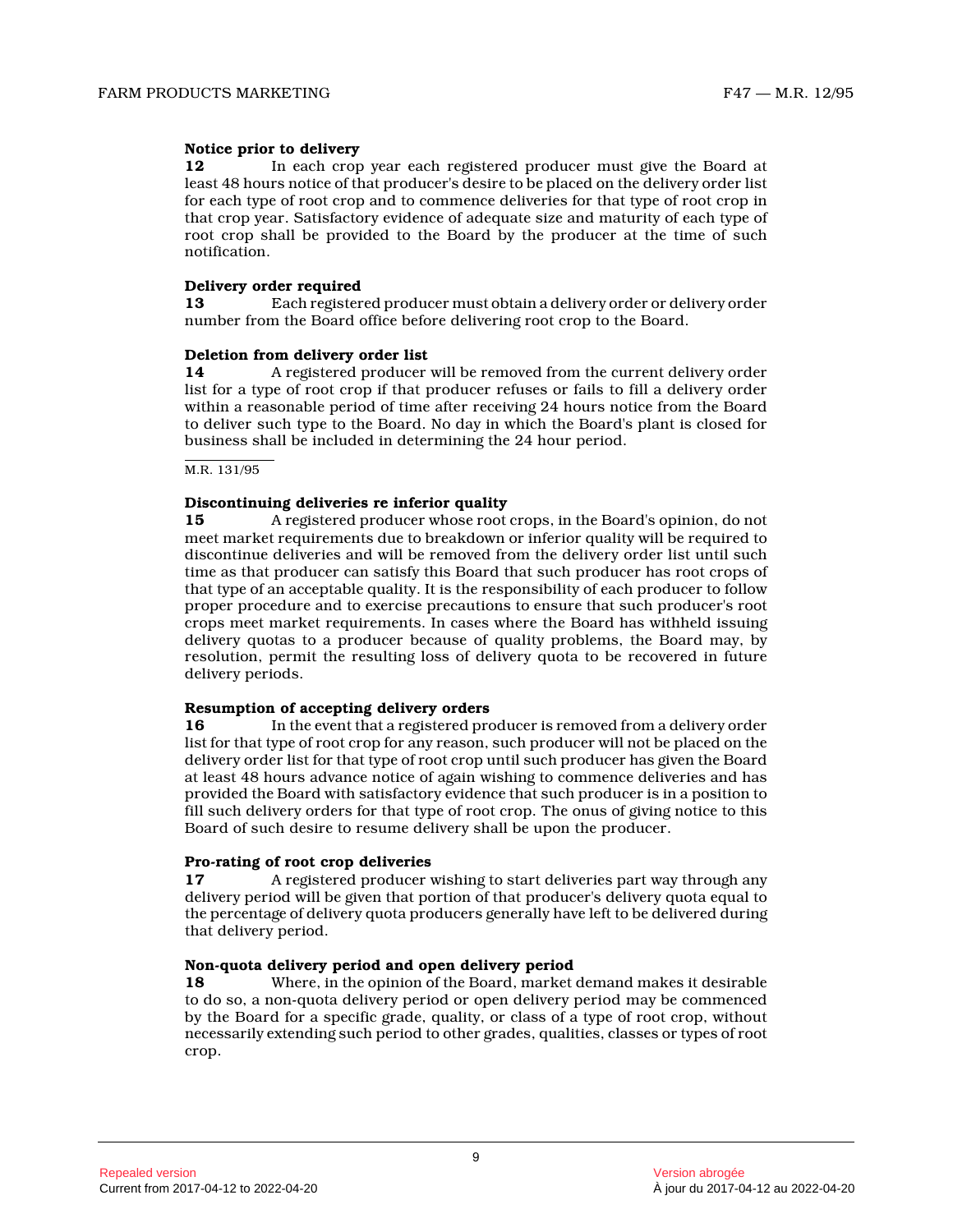#### **Termination of non-quota or open delivery period**

**19** Before terminating a non-quota delivery period or an open delivery period for a type of root crop, the Board will endeavour to give at least one full business day's notice of such termination to registered producers who are able, and have been called upon to supply market demand during such non-quota delivery period or open delivery period. During such notice period no producer shall be entitled to deliver more than the average amount of that type which such producer delivered each day such producer delivered that type to the Board during such non-quota delivery period or open delivery period.

#### **Non-quota deliveries not counted as annual marketing quota**

**20** Except for the purpose of calculating the amount of any type of root crop marketed by a producer in a crop year under Part VII hereof, deliveries made during a non-quota delivery period with the permission of the Board will not be considered part of, or entered against the producer's annual marketing quota for that crop year.

#### **Surplus to quota deliveries**

**21** Once all registered producers have been given an opportunity to deliver a quantity of root crop of a type equal to the aggregate annual marketing quotas allotted to them for that type, the Board may declare a non-quota delivery period for that type of root crop. During such non-quota delivery period each registered producer who has been allotted an annual marketing quota for that type of root crop will be entitled to market an equal quantity of root crop of that type.

#### PART V

#### REDUCTION OR CANCELLATION OF ANNUAL MARKETING QUOTA S

#### **Force majeure and stand downs**

**22** This Board may waive application of any provision of this Part if prior approval of this Board has been obtained to reduce or cease marketing root crop for a period of time, or if, in this Board's opinion, a producer's failure to market or reduction in marketings was beyond the control of that producer and such producer advised this Board in writing, in a form prescribed by the Board for such purpose, of the nature of such circumstances. In the event the circumstances beyond the control of a producer were related to the production or harvesting of root crop, such notification must be provided by the Board no later than June 30th of the year following the year in which such root crop was harvested.

M.R. 131/95

#### **Reduction of annual marketing quotas for undermarketings**

**23** When a registered producer's annual marketings of any type of root crop in a crop year are less than 85% of the annual marketing quota for that type allotted to that producer for that crop year, the annual marketing quota for that type allotted to that producer for that next crop year shall be reduced by 1/3 of the difference between the annual marketing quota of that type allotted to that producer for that crop year and the actual marketings of that type by that producer during that crop year.

M.R. 131/95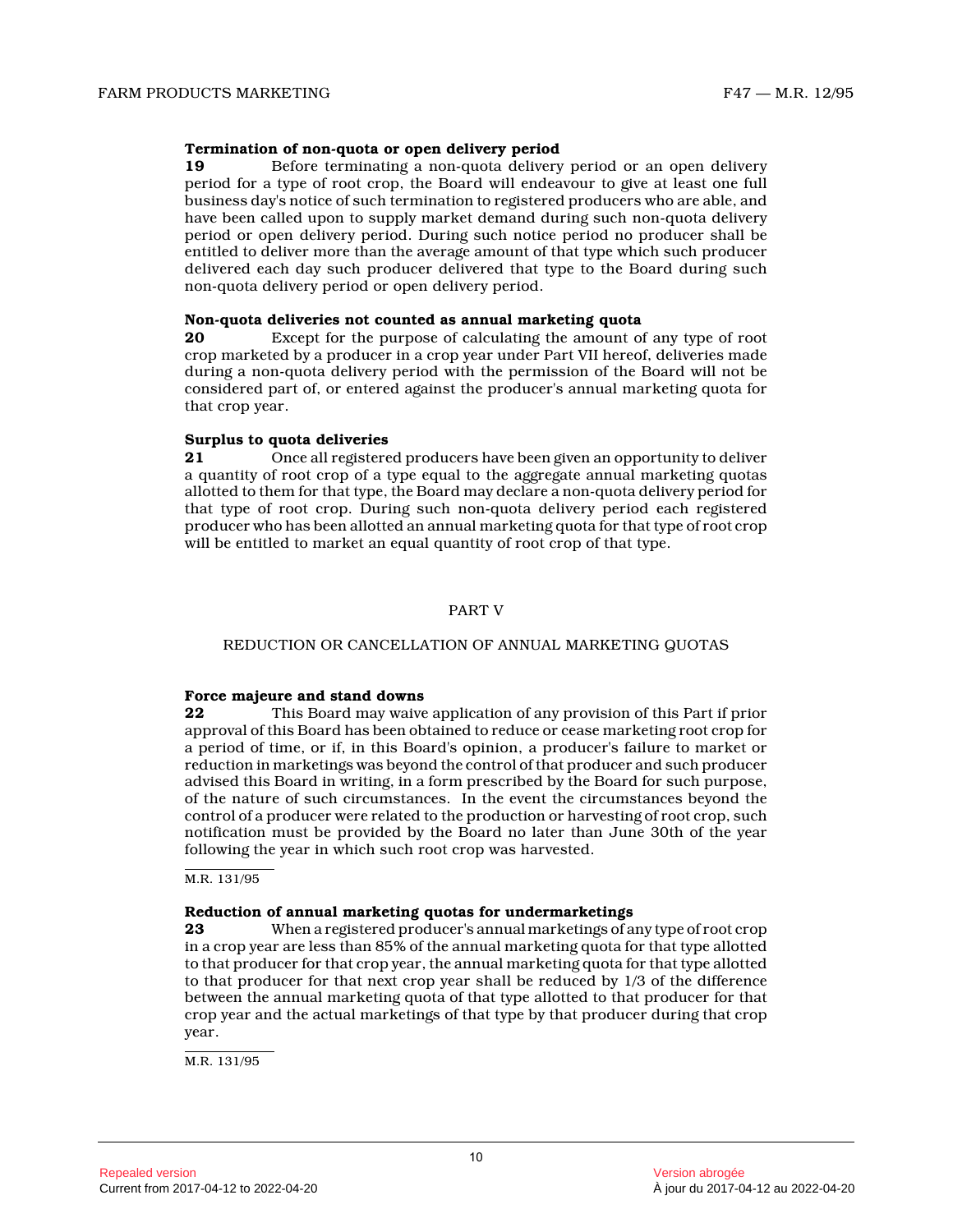#### **Cancellation of annual marketing quotas**

**24** Where a registered producer has not marketed root crops of a type to or through this Board for a period of 2 consecutive crop years, the annual marketing quota allotted to that producer for that type of root crop shall be automatically cancelled.

# **Other reduction or cancellation of annual marketing quotas**<br>25 In the event a registered producer is allotted new or

**25** In the event a registered producer is allotted new or increased annual marketing quota for any type of root crop in a crop year and, in the opinion of the Board, fails to produce sufficient root crop of that type in that crop year to enable such producer to market an amount of that type of root crop equal to the annual marketing quota allotted to that producer of that type, such new or increased portion of the annual marketing quota allotted to that producer for that type of root crop may be cancelled by the Board.

#### PART VI

#### OTHER REDUCTION OR CANCELLATION OF QUOTA

#### **Cancellation of quotas on death, winding up, etc.**

**26** The Board may cancel an annual marketing quota allotted to a registered producer in the event of the death of the registered producer, the winding up or dissolution of a registered producer that is a corporation, or the dissolution of a registered producer that is a partnership.

#### **Cancellation of quotas on cancellation of registration**

**27** The annual marketing quotas allotted to a person shall be automatically cancelled in the event that person ceases to be a registered producer.

#### **Other reduction or cancellation of quota**

**28** The Board may suspend, reduce or cancel, either on a temporary basis or on a permanent basis, a quota

(a) as set out in this Order; or

(b) where a producer has failed to comply with any regulation, order, or directive of the Board; or

(c) where a producer becomes insolvent or bankrupt or applies for a receiving order or has such an order made against it or takes the benefit from any Act for the time being in force for the relief of insolvent debtors, or if a receiver is appointed with respect to the root crops grown and harvested by, or the land or facilities used by a producer; or

(d) where a producer has entered into a contract or agreement that would

(i) deprive such producer of such producer's right to the proceeds from the marketing of root crops grown and harvested by such producer, or

(ii) require such producer to purchase a product or a service in connection with the marketing of root crops grown or harvested by such producer, or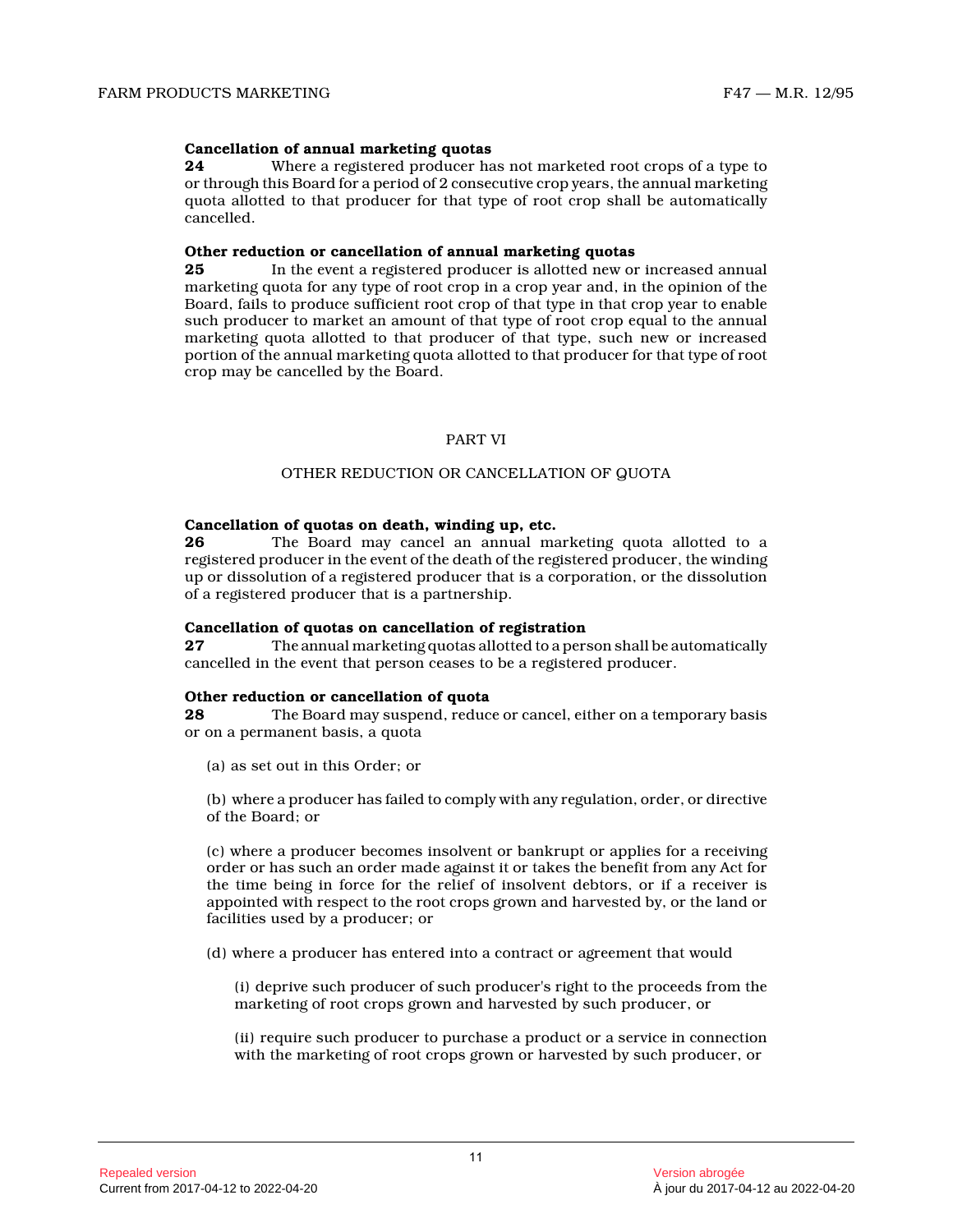(iii) obligate such producer with respect to the marketing of root crops grown or harvested by such producer in connection with the acquisition of a product or a service by such producer; or

(e) if the Board has reasonable grounds for believing that such action is in the interests of Manitoba producers, consumers, or the root crop industry.

#### PART VII

#### OWNERSHIP OF QUOTAS

#### **Quotas belong to board**

```
29 Annual marketing quotas belong to the Board.
```
#### **Quota non-transferable by producer**

**30** No person shall

(a) transfer, assign, or sell a quota to another person; or

(b) offer to transfer, assign, or sell a quota to another person, or receive payment for a quota, or offer to buy a quota from a producer, or make a payment to a producer for a quota.

#### PART VIII

#### MARKETING PROHIBITIONS

#### **No marketings without a quota**

**31** Unless otherwise directed by this Board, no person who grows or harvests root crops shall market a type of root crop unless an annual marketing quota has been allotted to such person in respect of that type of root crop.

#### **Retirement and annual root crop quota reallocation system payments non-transferable**

**31.1** A person must not assign or offer to assign a payment or an entitlement to a payment or an anticipated payment from the retirement and annual root crop quota reallocation system to another person without the prior written consent of the Board.

M.R. 79/2016; 85/2016

#### **No marketings in excess of annual marketing quota**

**32** Unless otherwise directed by this Board, no person who grows or harvests root crops shall market a type of root crop in any crop year in excess of the annual marketing quota for that type of root crop allocated to such person for that crop year.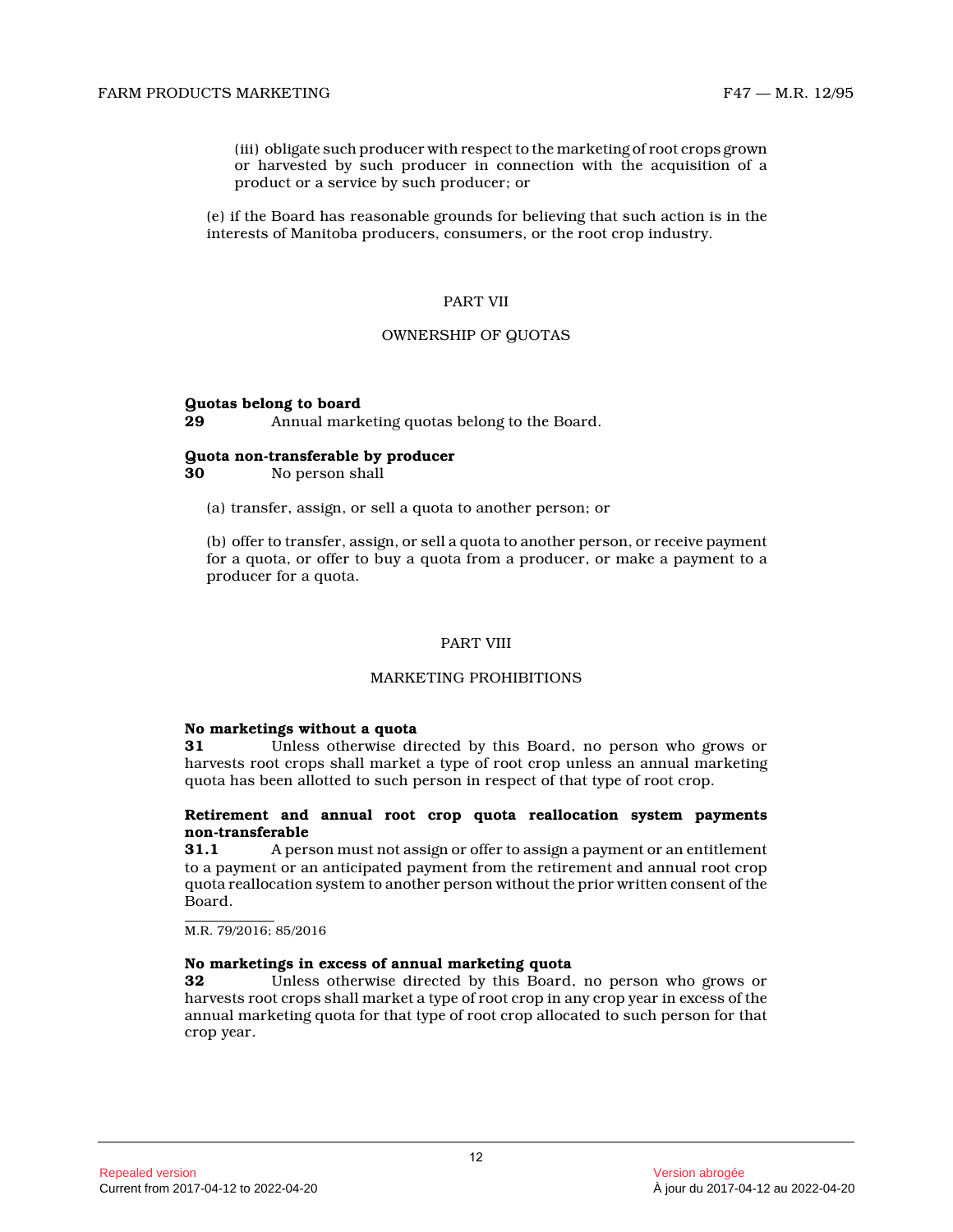#### **No marketings in excess of delivery quota**

**33** Unless otherwise directed by this Board, no person who grows or harvests root crops shall market a type of root crop in any delivery period in excess of the delivery quota for that type of root crop allocated to such person for that delivery period.

#### PART IX

### GENERAL

#### **Unacceptable quality**

**34** Nothing in this Order requires the Board to include, in calculating the marketings of a producer, any root crops which are not of an acceptable market quality.

#### **Effect of sharing**

**35(1)** Where two or more persons grow or harvest root crops in partnership, or in circumstances where there is a sharing by them whether familial, communal, or otherwise, of the land, equipment, labour or services provided directly or indirectly by all or any of them, or pursuant to a contract jointly or severally with the same corporation, firm, or individual, for the purpose of this Order, the root crops grown, harvested or marketed by one of those persons may be treated by the Board as having been grown, harvested or marketed by the other or others, and the land on which one of those persons grows or harvests root crops may be treated by the Board as being the land on which the other or others grow or harvest root crops.

**35(2)** Notwithstanding subsection (1), the following activities by registered producers will not in themselves result in the type of treatment set out in subsection (1):

(a) the ownership or use of equipment not normally utilized on a day-to-day basis in producing or marketing the regulated product;

(b) the ownership or use of a facility to clean, grade or store a regulated product;

(c) the investment in or ownership of handling or transportation equipment or businesses;

(d) the formation of a purchasing group by which a registered producer may acquire supplies or equipment for use in the production or marketing of regulated product.

M.R. 140/2008

#### **Acquisitions of interests in excess of maximum quota prohibited**

**36** Notwithstanding anything contained in this Order, but subject to section 37, the Board will take appropriate action to prevent any person from acquiring control of or acquiring a direct or indirect interest in quotas in excess of maximum quota.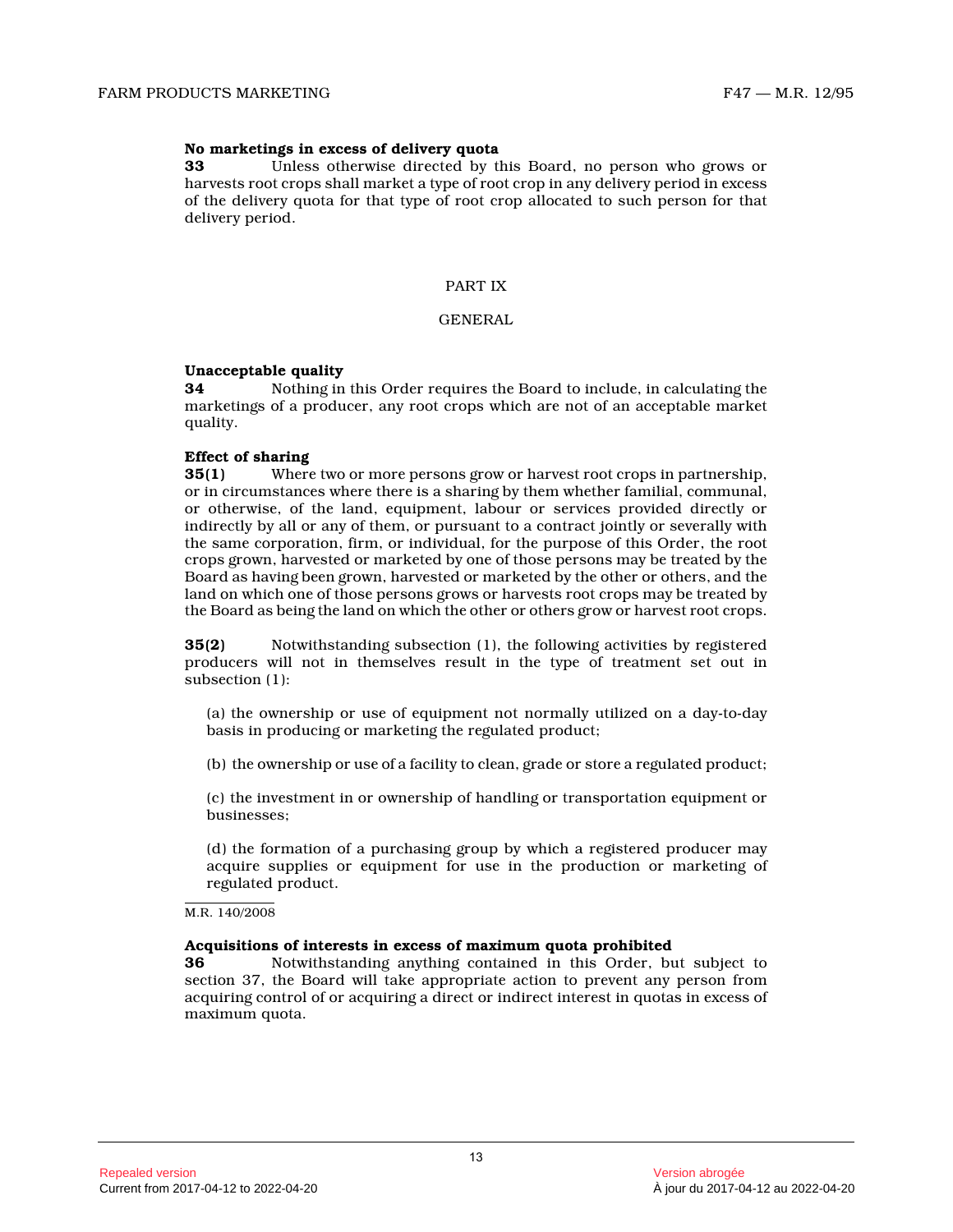#### **Exception for financial assistance to children**

**37** Notwithstanding section 36, the Board may approve the provision of financial assistance by a registered producer to one or more children of the registered producer, or of a shareholder of a registered producer, or of a partner of a registered producer, for the purpose of enabling such child or children to acquire land and facilities, and to become a registered producer. Any such approval will be subject to the applicants' satisfying the Board tha t

(a) the root crop production business of the child or children will be completely separate from the root crop production business of such registered producer (i.e. the businesses will be carried on on separate parcels of land; there will be no sharing on a day-to-day basis of facilities or labour; there will be no commingling of supplies; there will be no mutual ownership of any assets used in the businesses; there will be no sharing of profits or losses; the parties keep and maintain separate financial statements and file income tax returns as separate entities); and

(b) such financial assistance is unsecured, directly or indirectly, with respect to the land, facilities, crops and inventory owned by the child or children; and

(c) the root crop production business to be carried on by the child or children of the registered producer will operate completely independent of the registered producer.

The applicants shall provide the Board with an Undertaking in a form acceptable to the Board with respect to the matters set out in clauses (a) to (c) above.

#### **Step-transactions prohibited**

**38** Notwithstanding anything contained in this Order, the Board will take appropriate action to prevent a person from acquiring control of, or acquiring a direct or indirect interest in quotas through a process

(a) that involves more than one application to the Board; or

(b) that does not disclose to the Board, in conjunction with an application to the Board for any re-allotment of a quota, particulars of all contemplated or proposed future transactions which may involve

(i) a subsequent re-allotment of a quota, or

(ii) a future change in the legal or beneficial ownership of an entity, or (iii) an application to transfer quota from one site to another site.

#### PART X

#### CHANGES IN BENEFICIAL OWNERSHIP OF REGISTERED PRODUCERS

# **Special definitions**<br>**39** In this F

**39** In this Part,

**"controlling party"** means a person who directly or indirectly is the legal or beneficial owner of an aggregate of more than 50% of any class of the issued shares of, assets of, or interest in an entity;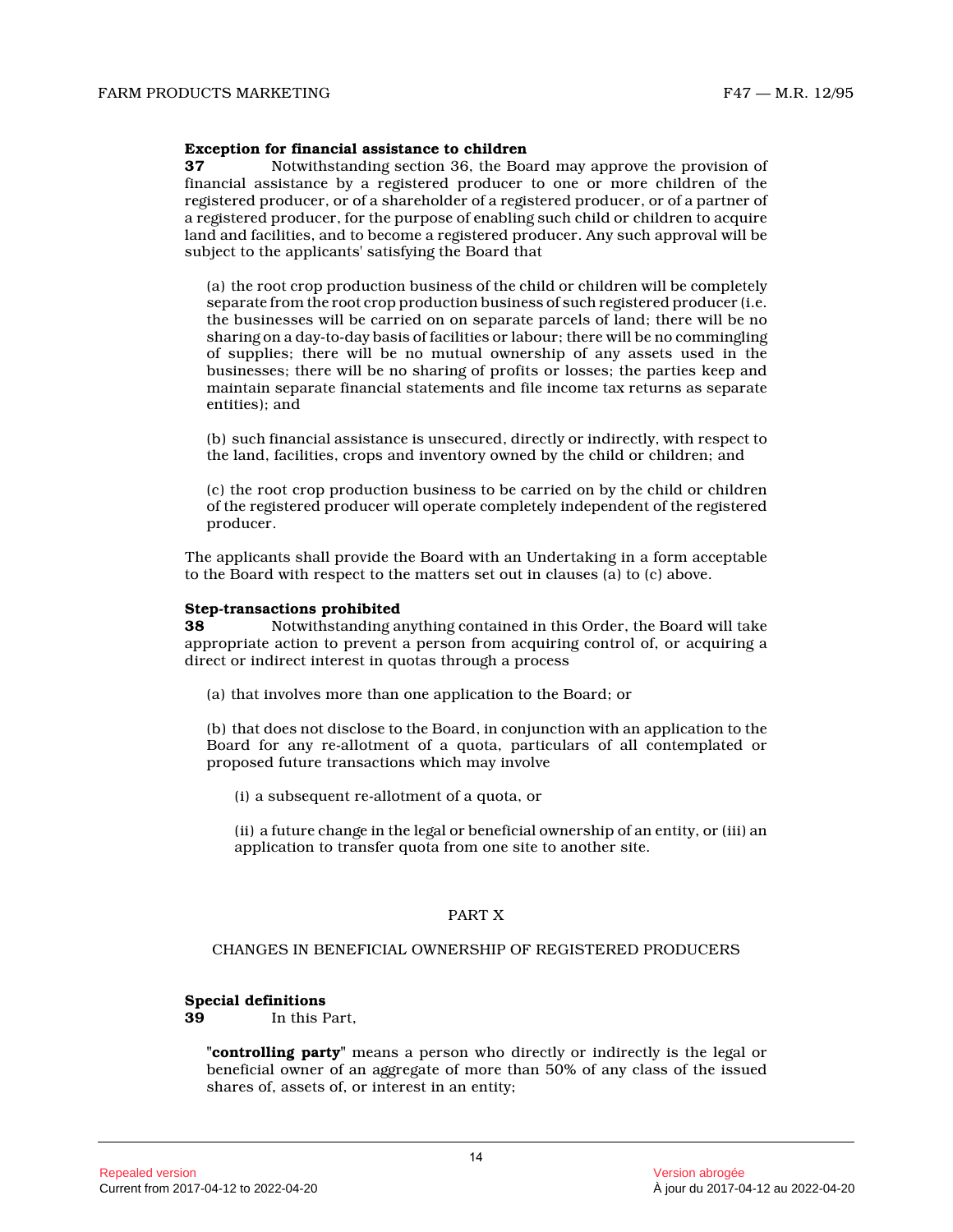**"entity"** includes an association, partnership, body corporate, trust or other organization;

**"family corporation"** means a corporation in which all of the issued shares of the corporation are beneficially owned by individuals who are related to one another as parents, spouses, children, grandchildren, brothers, sisters, uncles, aunts, nieces, nephews, or the spouses or children of same ;

**"substantial holder"** means a person who directly or indirectly is the legal or beneficial owner of an aggregate of 10% or more of any class of the issued shares of, assets of, or interest in an entity;

**"transfer"** includes a sale, purchase, mortgage, declaration of trust, or change in legal beneficial rights.

#### **Transfers by a substantial holder**

**40(1)** In the event all or part of the beneficial or legal ownership of an interest in an entity that is a registered producer is transferred by the legal or beneficial owner of such interest, the Board may cancel or reduce the annual marketing quotas of such registered producer unless the parties to such transfer have requested in writing that the Board waive this provision and have each provided the Board, by Statutory Declaration and Certificate in a form acceptable to the Board, with full particulars of the proposed transfer, and any other information with respect to the assets and liabilities of the entity at the effective date of such transfer, and the Board has in its discretion waived this provision either conditionally or unconditionally.

**40(2)** The registered producer and each other party to the transfer must provide the Board with a written undertaking, in a form satisfactory to the Board, stating that the party giving the undertaking will not apply

(a) for a retirement payment under the retirement and annual root crop quota reallocation system;

(b) for the approval of a change in the beneficial ownership of the registered producer under this section;

(c) for the approval of an association of the registered producer with another registered producer under Part XI;

(d) for the re-allotment of the quotas allotted to the registered producer under Part XII; or

(e) to change the certified land or buildings specified by the Board for use by the registered producer to other land or buildings under section 58;

for a minimum of five years after the waiver under this section unless the party has first received the approval of the Manitoba council to the application.

#### M.R. 79/2016; 85/2016

#### **Grounds for non-waiver re transfer**

**41** The provisions of section 40 will not be waived by the Board if the Board has reasonable grounds for believing that as a result of such transfer a person would have a direct or indirect interest in annual marketing quota(s) for a type of root crop which aggregate in excess of maximum quota for that type of root crop.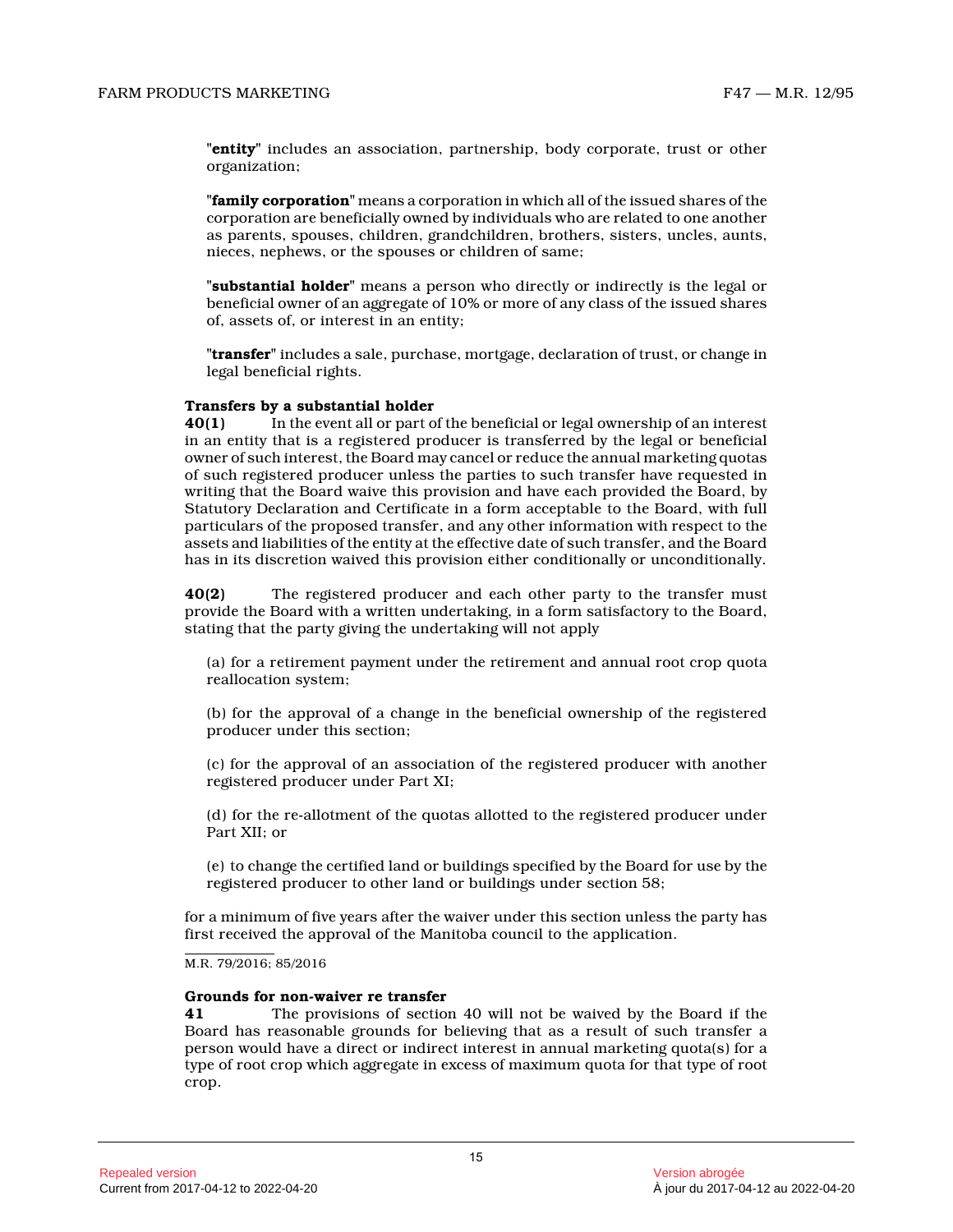#### **Bankruptcy or receivership of a controlling party**

**42** In the event a controlling party in an entity that is a registered producer becomes bankrupt or applies for a receiving order or has a receiving order made against it or takes the benefit of any Act for the time being in force for the relief of insolvent debtors, or if a receiver is appointed with respect to any interest of the controlling party in such registered producer, the Board may cancel or reduce the quotas of such registered producer unless the registered producer or the trustee or receiver requests in writing that the Board waive this provision and provides the Board, by Statutory Declaration and Certificate in a form acceptable to the Board, with full particulars of such happening and the Board has in its discretion waived this provision either conditionally or unconditionally, provided however that the Board will only waive such provision on a temporary basis, and on terms and conditions, in order to allow the Trustee in Bankruptcy or Receiver reasonable time to dispose of such interest in the controlling party.

#### **False or misleading information re transfers**

**43** In the event that the Board has reasonable grounds for believing that any information provided to it by Statutory Declaration is false or misleading, or that any conditions established by the Board in waiving the provisions of section 40 or section 42 have not been met by the parties, the Board may cancel or reduce the annual marketing quotas of the registered producer whether or not the provisions of section 40 or section 42 have been previously waived by the Board.

#### **Reduction of requirements re certain transfers**

**44** The Board may establish policies from time to time reducing its requirements under section 40

(a) with respect to the transfer of shares of a corporation;

(i) from an individual to a member of such individual's immediate family, or (ii) which is and after such transfer continues to be a family corporation unless 10% or more of the total outstanding shares of that class of the corporation are transferred; or

(iii) listed on a public stock exchange unless 10% or more of the total outstanding shares of that class of the corporation are transferred, provided that this clause does not apply in respect of a series of transfers of shares within a period of 18 months by or to any one person that in the aggregate total 10% or more of the outstanding shares of that class of the corporation; and

(b) with respect to a change in the beneficial or legal ownership of an interest in a partnership that is a registered producer where the legal or beneficial ownership of an interest in such partnership is transferred from an individual to a member of such individual's immediate family; and

(c) with respect to a change in the membership of a Hutterite Colony where that Hutterite Colony is a registered producer or is the sole legal and the sole beneficial owner of all of the issued shares of a corporation that is a registered producer.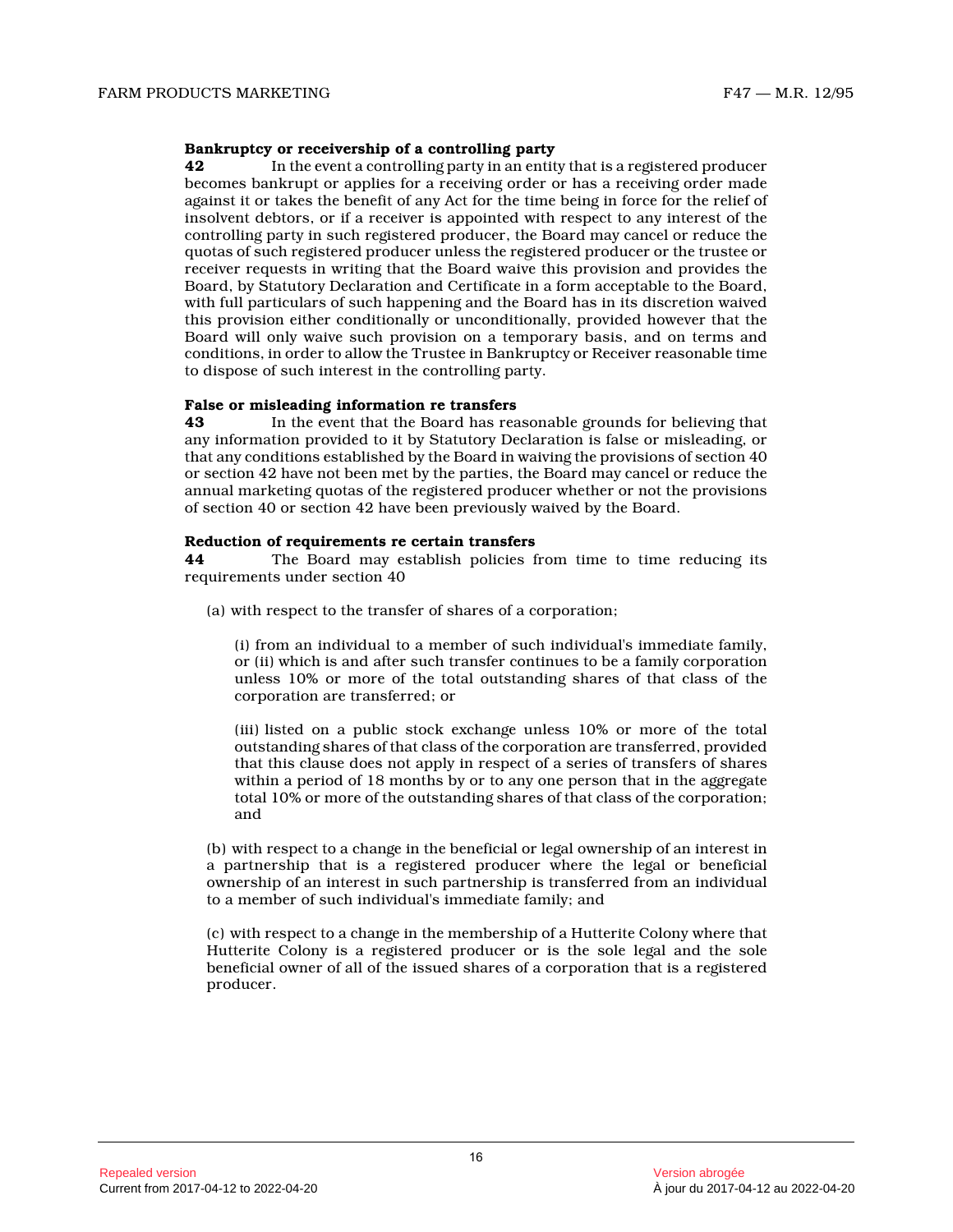#### PART XI

#### ASSOCIATION OF REGISTERED PRODUCERS

# **Deemed association**<br>45 In this Pa

**45** In this Part, a person is deemed to be associated with another person if

(a) one person is an entity of which the other person is an officer, director or substantial holder; or

(b) one person is an entity of which the other person is a partner; or

(c) one person is an entity that is controlled, directly or indirectly, by the other person; or

(d) both persons are entities and one entity is controlled, directly or indirectly, by the same individual or entity that controls, directly or indirectly, the other person; or

(e) both persons are members of a voting trust where the trust controls or operates or has an interest in the other person; or

(f) both persons are associated within the meanings of clauses (a) to (e) with the same person.

#### **Association of registered producers**

**46(1)** In the event that a registered producer becomes associated with another registered producer, the Board may cancel or reduce the annual marketing quotas of such registered producers unless the registered producers have requested in writing that the Board waive this provision and have each provided the Board, by Statutory Declaration, with full particulars of all persons having a direct or indirect interest in such registered producers and the Board has in its discretion waived this provision either conditionally or unconditionally.

**46(2)** Each of the registered producers must provide the Board with a written undertaking, in a form satisfactory to the Board, stating that the registered producer will not apply

(a) for a retirement payment under the retirement and annual root crop quota reallocation system;

(b) for the approval of a change in the beneficial ownership of the registered producer under Part X;

(c) for the approval of an association of the registered producer with another registered producer under this section;

(d) for the re-allotment of the quotas allotted to the registered producer under Part XII; or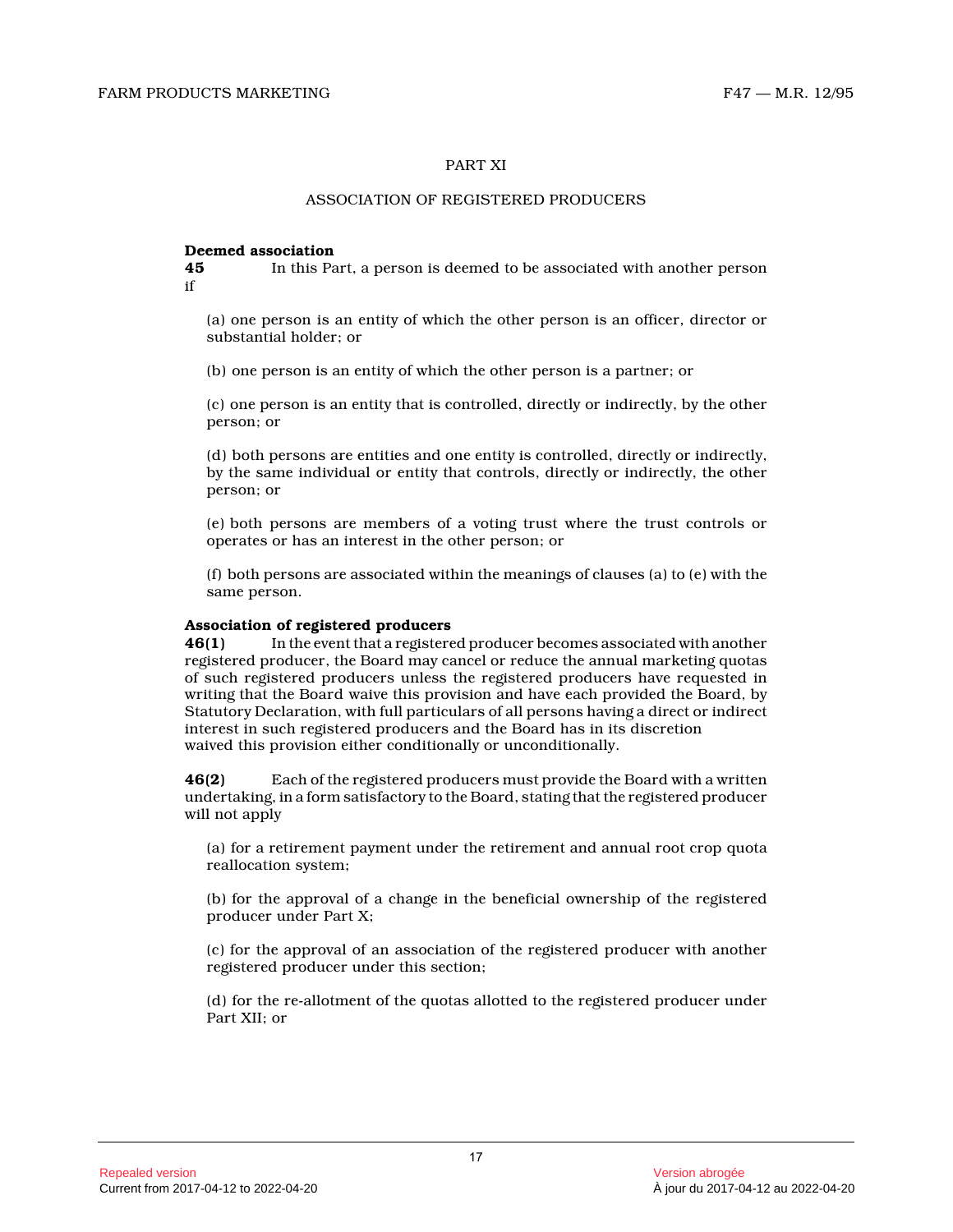(e) to change the certified land or buildings specified by the Board for use by the registered producer to other land or buildings under section 58;

for a minimum of five years after the waiver under this section unless the registered producer has first received the approval of the Manitoba council to the application.

M.R. 79/2016; 85/2016

#### **Grounds for non-waiver re association**

**47** The provisions of section 46 will not be waived by Board if the Board has reasonable grounds for believing that as a result of such association a person would have a direct or indirect interest in annual marketing quota(s) for that type of root crop which aggregate in excess of maximum quota for that type of root crop.

#### **False or misleading information re association**

**48** In the event that the Board has reasonable grounds for believing that any information provided to it by Statutory Declaration is false or misleading, or that any conditions established by the Board in waiving the provisions of section 46 have not been met by the parties, the Board may cancel or reduce the annual marketing quotas of the registered producers whether or not the provisions of section 46 have been previously waived by the Board .

#### PART XII

#### RE-ALLOTMENT OF ANNUAL MARKETING QUOTA

#### **Complete farm sales**

**49(1)** In the event a registered producer sells the land, buildings, and equipment used by such producer in growing, harvesting and marketing a type of root crop, the Board may re-allot the quotas used in association with those assets to the purchaser if it is satisfied that no value has been attributed to the quotas and that no more than fair market value has been paid for the assets.

**49(2)** In applying this section, the Board may require an appraisal of the assets by a qualified appraiser to ascertain the fair market value of the assets using an appraisal method or methods approved by the Manitoba council. The costs of the appraisal must be paid by the registered producer.

**49(3)** The registered producer and the purchaser must provide a statutory declaration in a form acceptable to the Board, confirming the sale and the purchase consideration (both direct and indirect). All agreements between the registered producer and the purchaser (including a detailed listing of all assets included in the sale) must be appended to that statutory declaration.

**49(4)** In the event that the Board has reasonable grounds for believing that any information provided in the statutory declaration or any requested certificate is false or misleading, the Board may reduce or cancel the quotas in question, whether or not the quotas were re-allotted.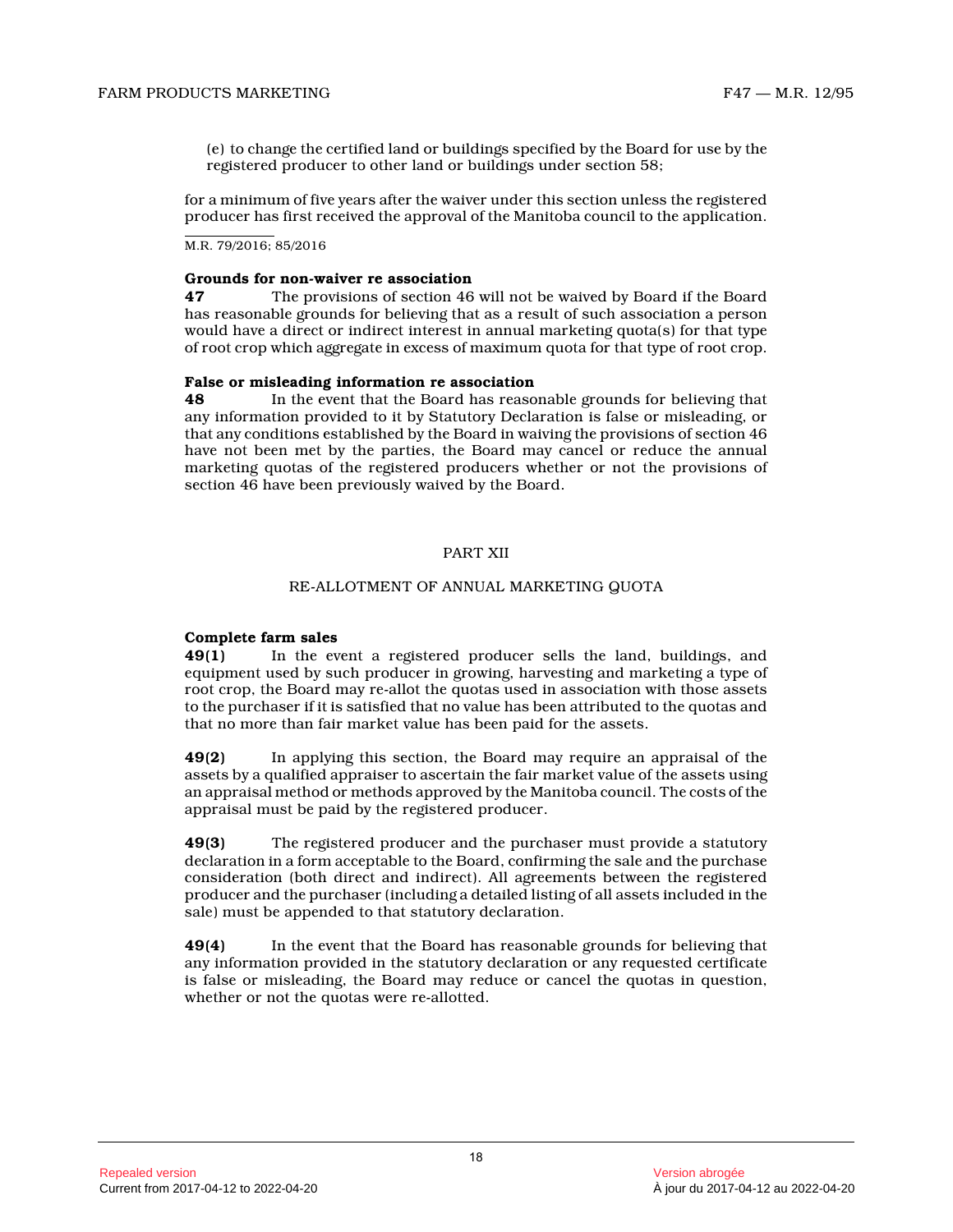**49(5)** The purchaser must provide the Board with a written undertaking, in a form satisfactory to the Board, stating that the purchaser will not apply

(a) for a retirement payment under the retirement and annual root crop quota reallocation system;

(b) for the approval of a change in the beneficial ownership of the registered producer under Part X;

(c) for the approval of an association of the registered producer with another registered producer under Part XI;

(d) for the re-allotment of the quotas allotted to the registered producer under this section; or

(e) to change the certified land or buildings specified by the Board for use by the registered producer to other land or buildings under section 58;

for a minimum of five years following the re-allotment under this section unless the purchaser has first received the approval of the Manitoba council to the application.

M.R. 79/2016; 85/2016

#### **Lease of complete farm**

**50** In the event a registered producer leases or licenses the land, buildings and equipment used by such producer in growing, harvesting and marketing root crops, for a term not to exceed 2 years in length, the Board may temporarily re-allot the quotas used in association with such land, buildings, and equipment to any lessee or licensee for the term of the lease or license provided it is satisfied that no value has been attributed to such annual marketing quota and that no more than fair market rental for such assets is being paid under the lease or license arrangement directly or indirectly for the lease of such assets, or any other assets included in such lease (including any transaction with respect to crops and inventory).

In applying this provision the Board may require an appraisal of the assets to ascertain the fair market rental of the assets using an appraisal method or methods approved by the Manitoba Council, such cost to be borne by the applicant(s).

The applicants will each be required to provide a Statutory Declaration in a form acceptable to the Board confirming the rental consideration (both direct and indirect). All agreements between the registered producer and the lessee (including a detailed listing of all assets included in such lease) shall be appended to such Statutory Declaration.

In the that the Board has reasonable grounds for believing that any information provided in such Statutory Declaration or any requested Certificate is false or misleading, the Board may reduce or cancel the quotas in question, whether or not the annual marketing quota was temporarily re-allotted.

At the end of the lease term such quotas shall automatically be re-allotted by the Board back to the lessor. Any extension or renewal of a term under a lease will be treated as a new lease.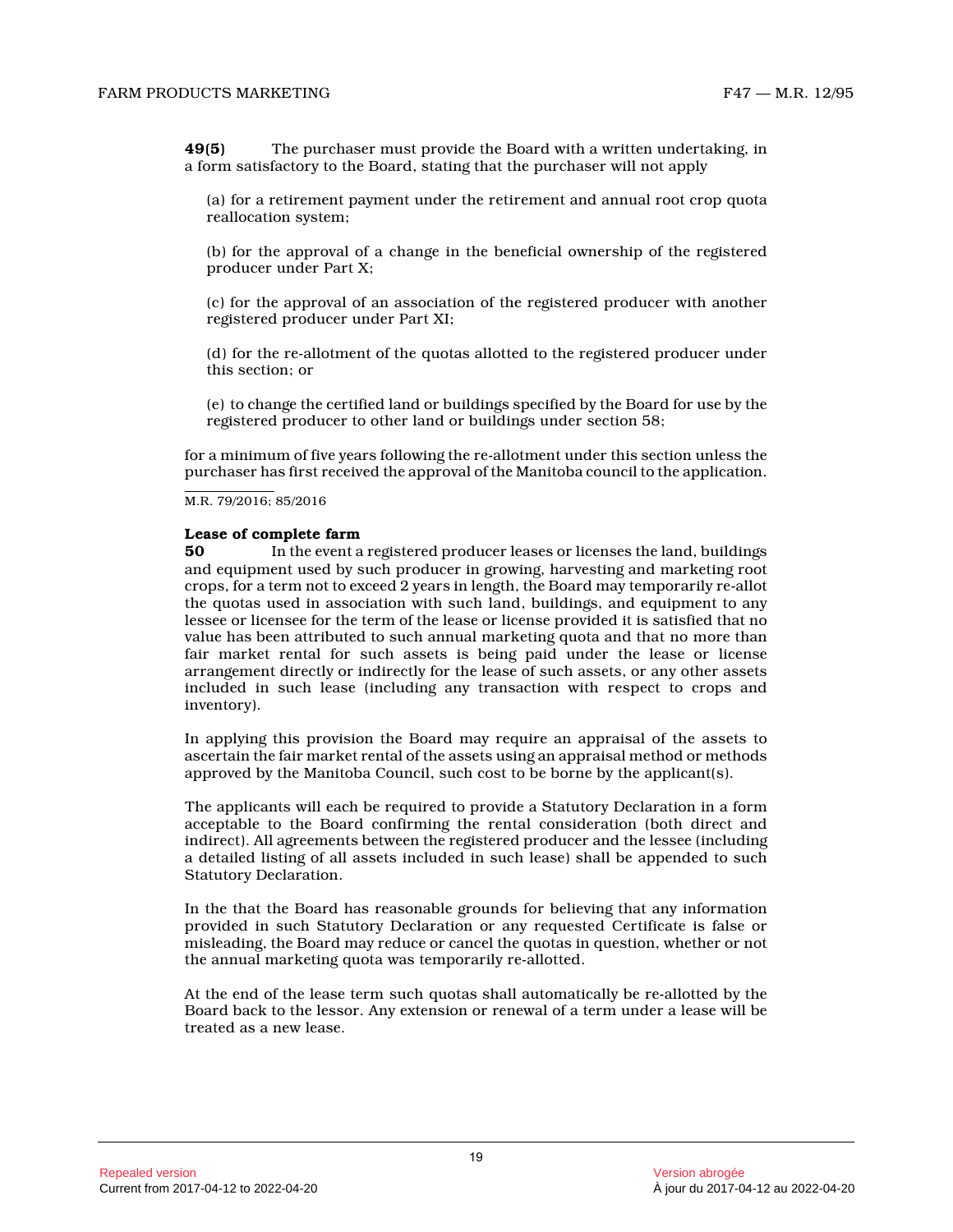#### **Bankruptcy or receivership of a registered producer**

**51** Notwithstanding clause 28(c) hereof, where a person who is a registered producer becomes a bankrupt or applies for a receiving order or where such an order made against such a producer or where such a producer takes the benefit of any Act for the time being in force for the relief of insolvent debtors, or if a receiver is appointed with respect to the production or marketing assets of such a producer, the Board may, upon written request of the Trustee in Bankruptcy or the Receiver, temporarily re-allot to the Trustee in Bankruptcy or Receiver, the quotas allotted to such producer upon terms and conditions as may be established by the Board at the time of such temporary re-allotment.

#### **Re-allotment of quota and dispensing with financial information on death, disability or retirement**

**52** In the event of the death, disability or retirement of an individual who is a registered producer, the Board may, on written request of such registered producer or of the personal representative of such deceased registered producer, re-allot the quotas allotted to such registered producer to the heir or designated member of such registered producer's immediate family

(a) who becomes the owner of the root crop production and marketing business carried on by the registered producer and of the land, buildings and equipment used by the registered producer for growing and harvesting root crops; or

(b) who becomes the owner of the root crop production and marketing business carried on by the registered producer and of any assets owned by such registered producer in connection with such business, and becomes entitled to possession of the land and buildings used by such registered producer in connection with such business as the successor in possession to such registered producer;

without the necessity to provide the Board with an appraisal of the facility or confirmation of any sale and purchase consideration .

# **Re-allotment of quota and dispensing with financial information on establishment of family partnership**<br>53 Where an individual who

**53** Where an individual who is a registered producer enters into a partnership with a member of such individual's immediate family, the Board may, on written request of such registered producer, re-allot the quotas allotted to such registered producer to such partnership

(a) which becomes the owner of the root crop production and marketing business carried on by the registered producer and of the land, buildings and equipment used by the registered producer for growing and harvesting root crops; or

(b) which becomes the owner of the root crop production and marketing business carried on by the registered producer and of any assets owned by such registered producer in connection with such business, and becomes entitled to possession of the land and buildings used by such registered producer in connection with such business as the successor in possession to such registered producer;

without the necessity to provide the Board with an appraisal of the facility or confirmation of any sale and purchase consideration .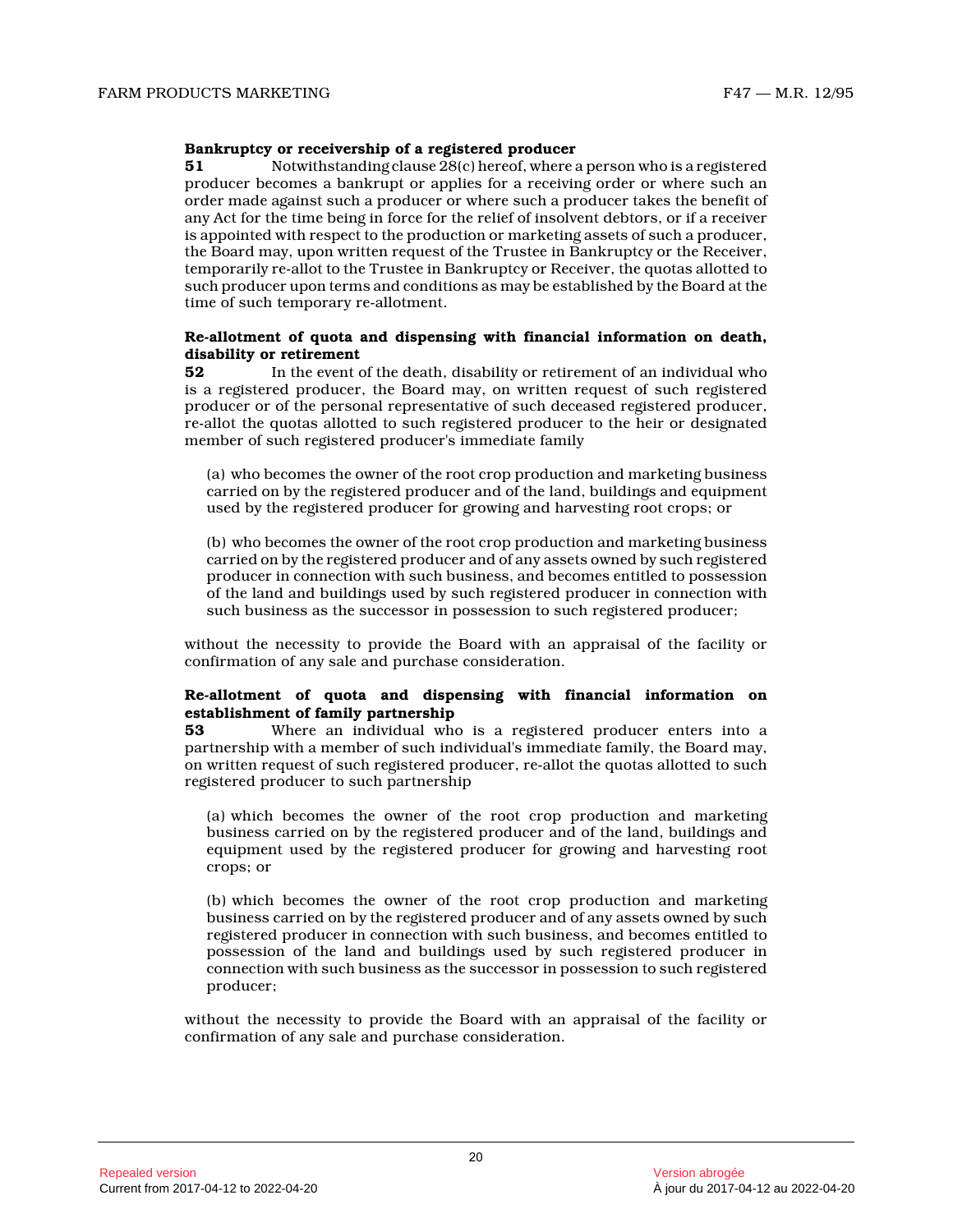#### **Re-allotment of quota and dispensing with financial information on establishment of a corporation**

**54** Where an individual who is a registered producer incorporates a corporation controlled by such individual and/or members of such individual's immediate family, or where the partners who are registered producers incorporate a corporation owned by themselves in the same proportion as they owned interests in the partnership, or where a registered producer which is a corporation incorporates a wholly owned subsidiary, the Board may, on written request of such registered producer, re-allot the quotas allotted to such registered producer to such corporation or subsidiary

(a) which becomes the owner of the root crop production and marketing business carried on by the registered producer and of the land, buildings and equipment used by the registered producer for growing and harvesting root crops; or

(b) which becomes the owner of the root crop production and marketing business carried on by the registered producer and of any assets owned by such registered producer in connection with such business, and becomes entitled to possession of the land and buildings used by such registered producer in connection with such business as the successor in possession to such registered producer;

without the necessity to provide the Board with an appraisal of the facility or confirmation of any sale and purchase consideration .

### **Partial and complete re-allotment of quota to related persons**

**55(1)** The following definitions apply in this section.

**"applicant"** means a registered producer who makes an application to re-allot all or a portion of the quotas allotted to a registered producer to another person.

**"daughter-Hutterite Colony"** means a Hutterite Colony recently created as a result of the division of the assets and membership of a Hutterite Colony.

**"recipient"** means the person who is to be re-allotted all or a portion of the quotas allotted to a registered producer as the result of an application under this section.

**55(2)** The Board may, upon application of a registered producer in writing, re-allot all or a portion of the quotas allotted to the applicant to another person in the following circumstances:

(a) with respect to an application by an individual, if the recipient is a member of the applicant's immediate family;

(b) with respect to an application by a partnership, if all the partners are members of the same immediate family and the recipient is a member of that immediate family;

(c) with respect to an application by a corporation, if all the legal and beneficial shareholders in the applicant are members of the same immediate family and the recipient is a member of such immediate family;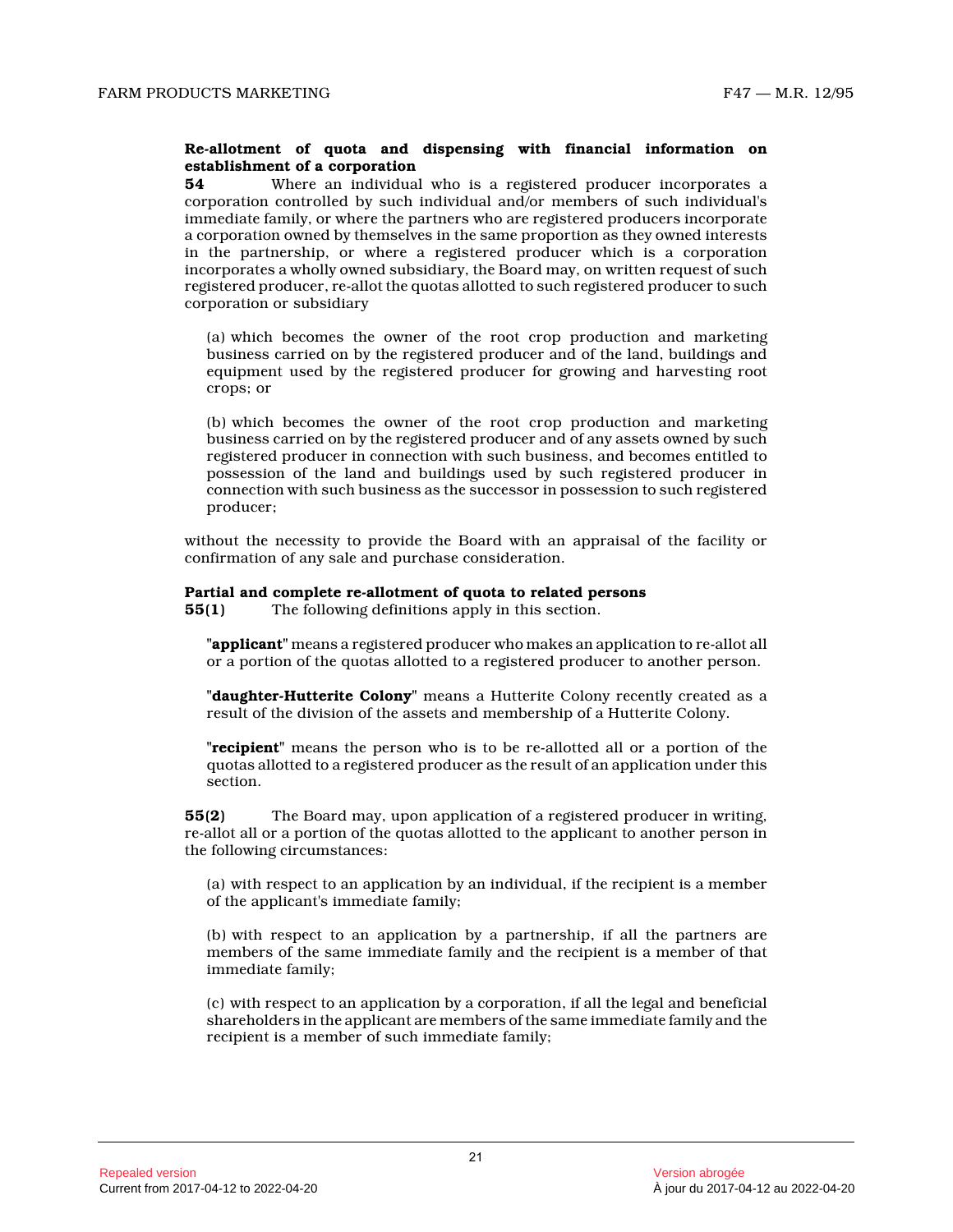(d) with respect to an application by a Hutterite Colony (or by a corporation that is a wholly owned subsidiary of a Hutterite Colony), if the recipient is a wholly owned subsidiary of the applicant or is a daughter-Hutterite Colony or a corporation that is wholly owned by a daughter-Hutterite Colony.

**55(3)** The Board will not re-allot quotas to a recipient under subsection (2) until:

(a) the recipient has established a separate farm that it owns and operates and on which it grows, harvests and markets root crops;

(b) the Board is satisfied that the new operation of the recipient and the resulting operation of the applicant will both be economically viable; and

(c) the Board is satisfied that no value has been attributed to the quotas.

**55(4)** The applicant and the recipient are each required to provide the Board with a statutory declaration in a form acceptable to the Board, setting out the information specified in the form.

**55(5)** In the event that the Board has reasonable grounds for believing that any information provided in the statutory declaration or an application is false or misleading, the Board may cancel or reduce the quotas in question, whether or not the quotas were re-allotted.

**55(6)** The applicant and the recipient are each required to provide the Board with a written undertaking, in a form satisfactory to the Board, stating that the person giving the undertaking will not apply

(a) for a retirement payment under the retirement and annual root crop quota reallocation system;

(b) for the approval of a change in the beneficial ownership of the registered producer under Part X;

(c) for the approval of an association of the registered producer with another registered producer under Part XI;

(d) for the re-allotment of the quotas allotted to the registered producer under Part XII; or

(e) to change the certified land or buildings specified by the Board for use by the registered producer to other land or buildings under section 58;

for a minimum of five years following the re-allotment under this section unless the person has first received the approval of the Manitoba council to the application.

M.R. 79/2016; 85/2016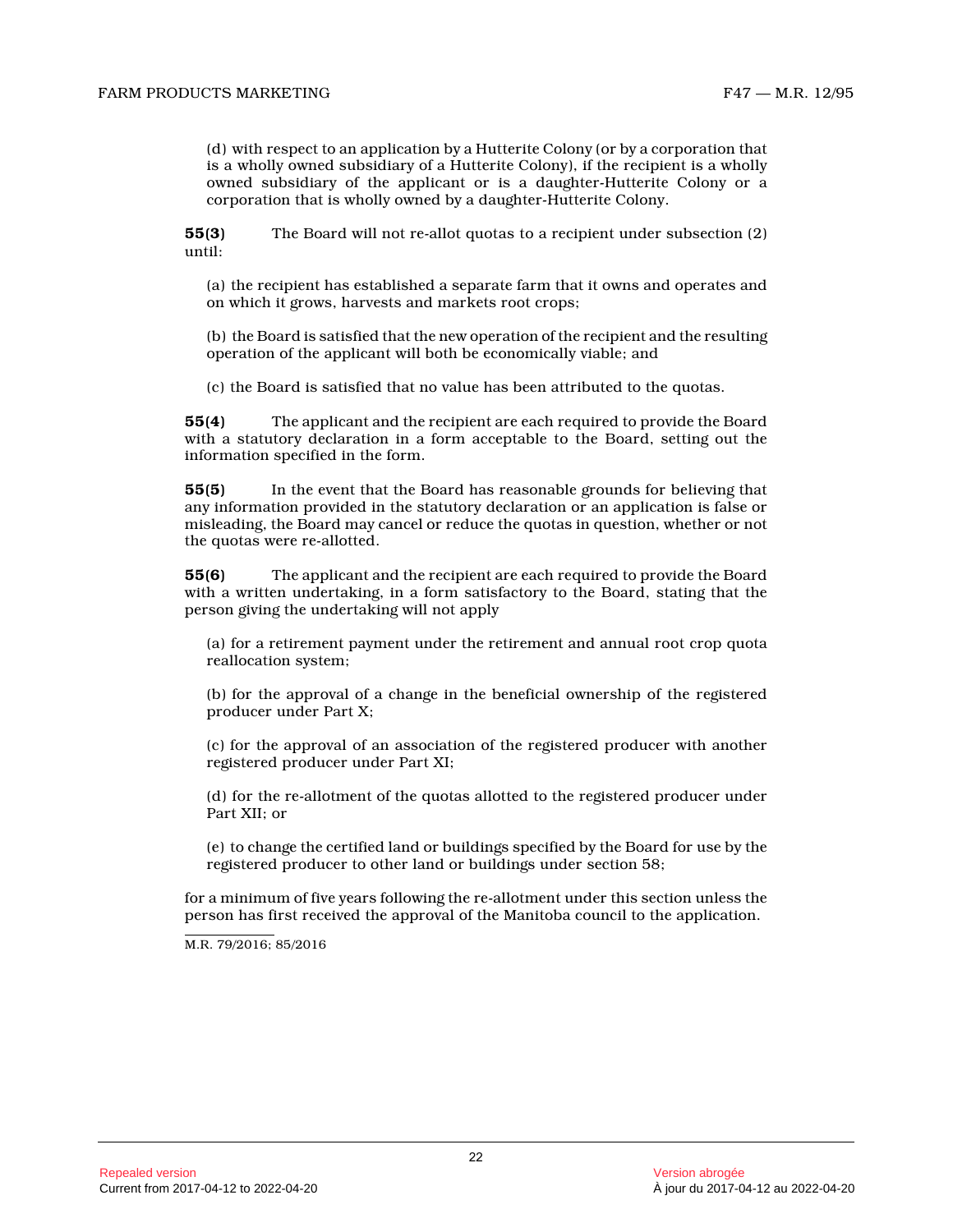# **Re-allotment and maximum quota**<br>56 No quota will be re-allott

**56** No quota will be re-allotted to an applicant corporation or partnership if

(a) any beneficial shareholder of such applicant corporation or any beneficial owner of the assets of such applicant partnership i s

(i) a registered producer, or

(ii) a beneficial shareholder in a corporation which is a registered producer, or

(iii) a beneficial owner of the assets of a partnership which is a registered producer

that has been allotted quotas which are equal to or aggregate in excess of maximum quota, or

(b) the Board has reasonable grounds for believing that as a result of such re-allotment a person would directly or indirectly control or have an interest in quotas which aggregate more than maximum quotas.

# PART XII.1

#### RETIREMENT AND ANNUAL ROOT CROP QUOTA REALLOCATION SYSTEM

#### **Reallotment under system**

**56.1** Quotas may be cancelled and reallotted by the Board as a result of and in accordance with the procedure set out in the retirement and annual root crop quota reallocation system.

M.R. 79/2016; 85/2016

#### **Acceptance of applications discretionary**

**56.2** The designated staff referred to in the retirement and annual root crop quota reallocation system may refuse to accept or may postpone the processing of any application to participate in the retirement and annual root crop quota reallocation system for any reason or on such terms as they consider appropriate.

M.R. 79/2016; 85/2016

#### PART XIII

#### QUOTA AND CERTIFIED LAND

# **Guota to be allotted for certified land**<br>**57(1)** In allotting a quota to a regis

**57(1)** In allotting a quota to a registered producer, the Board may specify the land on which the producer's root crops, or any portion of such root crops, must be grown and harvested.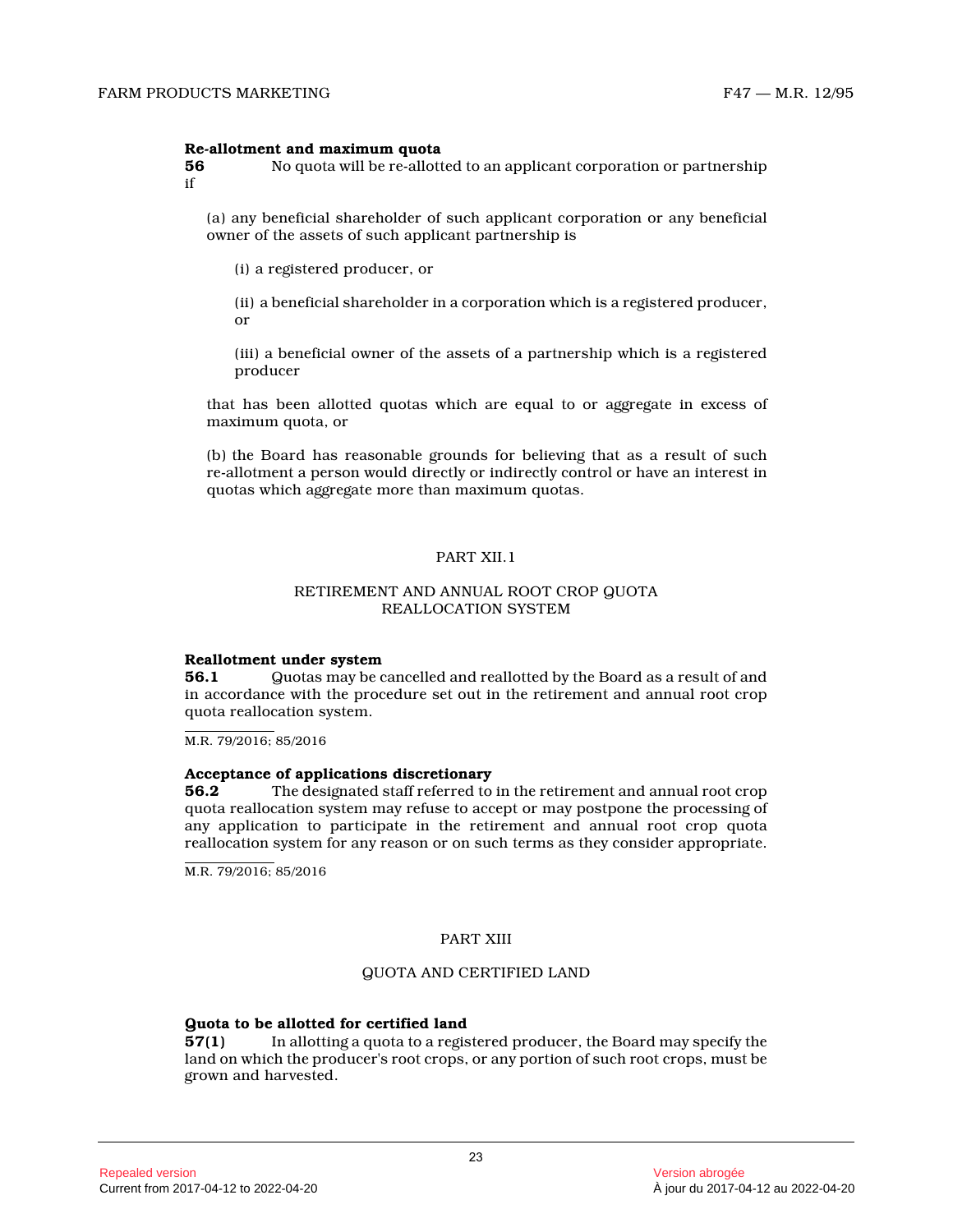**57(2)** A registered producer may apply to the Board to transfer a quota from currently certified land to other land on a temporary or a permanent basis.

**57(3)** In connection with an application under subsection (2), such registered producer shall provide the Board with such information as the Board may require and such consents which the Board may request from any creditor who has been given security on the certified land used by the registered producer.

# **No application for change of land or buildings for five years**

**58** If the Board

(a) approves a change in the beneficial ownership of a registered producer under Part X:

(b) approves an association of registered producers under the provisions of Part XI; or

(c) re-allots the quota allotted to a registered producer under Part XII;

it is a condition of the re-allotment or approval that the applicants for it must acknowledge that only in the event of an unforeseen contingency acceptable to the Manitoba council will a party be permitted to change the certified land or buildings specified by the Board for use by such registered producer in connection with the quotas to other lands or buildings for a period of at least five years after the approval of the change, association or re-allotment .

M.R. 79/2016; 85/2016

#### **Exception from 5 year moratorium on applications**

**59** The Board may exempt a person from the provisions of section 58 with respect to a transfer or change of the nature outlines in section 44, or with respect to the re-allotment of quotas pursuant to sections 52 and 54 inclusive.

#### **Examination of certified land**, **storage facilities and inventory**

**60** It is the condition of the allotment of a quota to a registered producer that such registered producer allow any duly authorized representative of the Board to examine and measure such producer's certified land from time to time for the purpose of certification or re-certification of such land and to examine such producer's storage facilities and inventory. Prior to such examination, the Board will give reasonable notice to such registered producer of its intention to conduct such examination.

#### PART XIV

#### THE PLAN AND NON-APPLICATION

#### **Non-application re direct consumer sales**

**61** As provided in the Plan, this Order does not apply to direct consumer sales.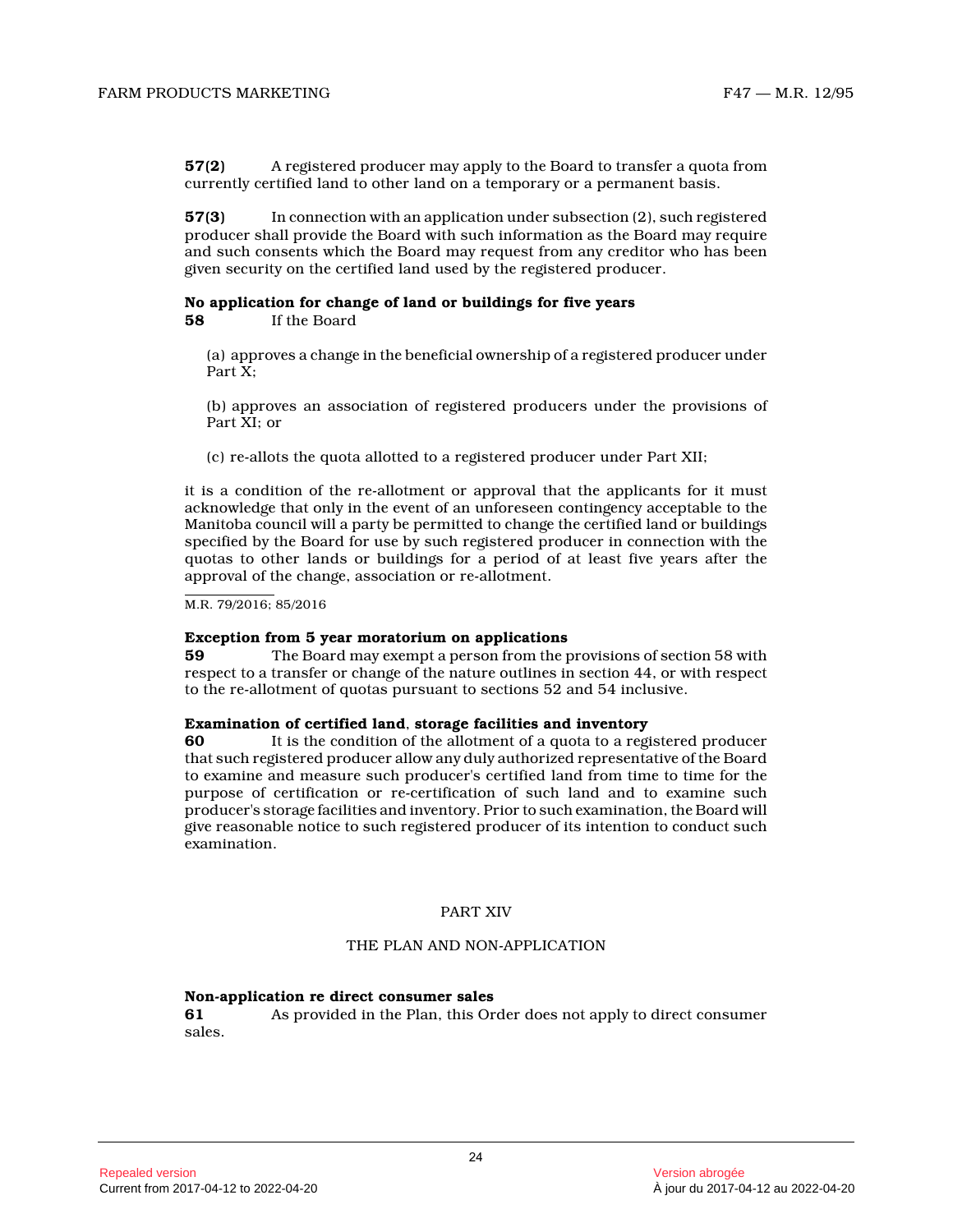#### **Non-application re root crops of small root crop producer**

**62** This Order does not apply to the marketing of root crops of a type grown by a person who is a small root crop producer .

**63** [Repealed]

M.R. 79/2016

#### **Direct pricing sales**

**64** This Board may from time to time, by resolution, exempt certain registered producers from the provisions of this Order on such terms and conditions as it deems appropriate, for the purpose of encouraging and developing the marketing of root crops by this Board in market areas not traditionally supplied by root crop producers or for the purpose of dealing with special temporary marketing circumstances.

#### **Exemptions re onions**

**65** As provided in the Plan, green onions are exempt from this Order.

#### **Non-application re rutabagas and certain onions**

**66** This Order does not apply to rutabagas or to pickling onions, multiplier onion sets, red Spanish-type onions or white Spanish-type onions.

M.R. 79/2016; 85/2016; 39/2017

#### **Non-application re bunched carrots**

**66.1** This Order does not apply to bunched carrots which are marketed by the producer directly to a consumer or to a retailer for resale by the retailer to a consumer with green foliage attached at that retailer's retail outlet.

M.R. 110/2016

#### **Further non-application**

**67** This Order is subject to the provisions of section 28 of the Plan.

July 21, 1994 **Peak Vegetable Sales:**

David Jeffries Chairman

John Kuhl Secretary

APPROVED

#### January 17, 1995 **The Manitoba Natural Products Marketing Council:**

Howard Motheral Chairman

Gordon MacKenzie Secretary